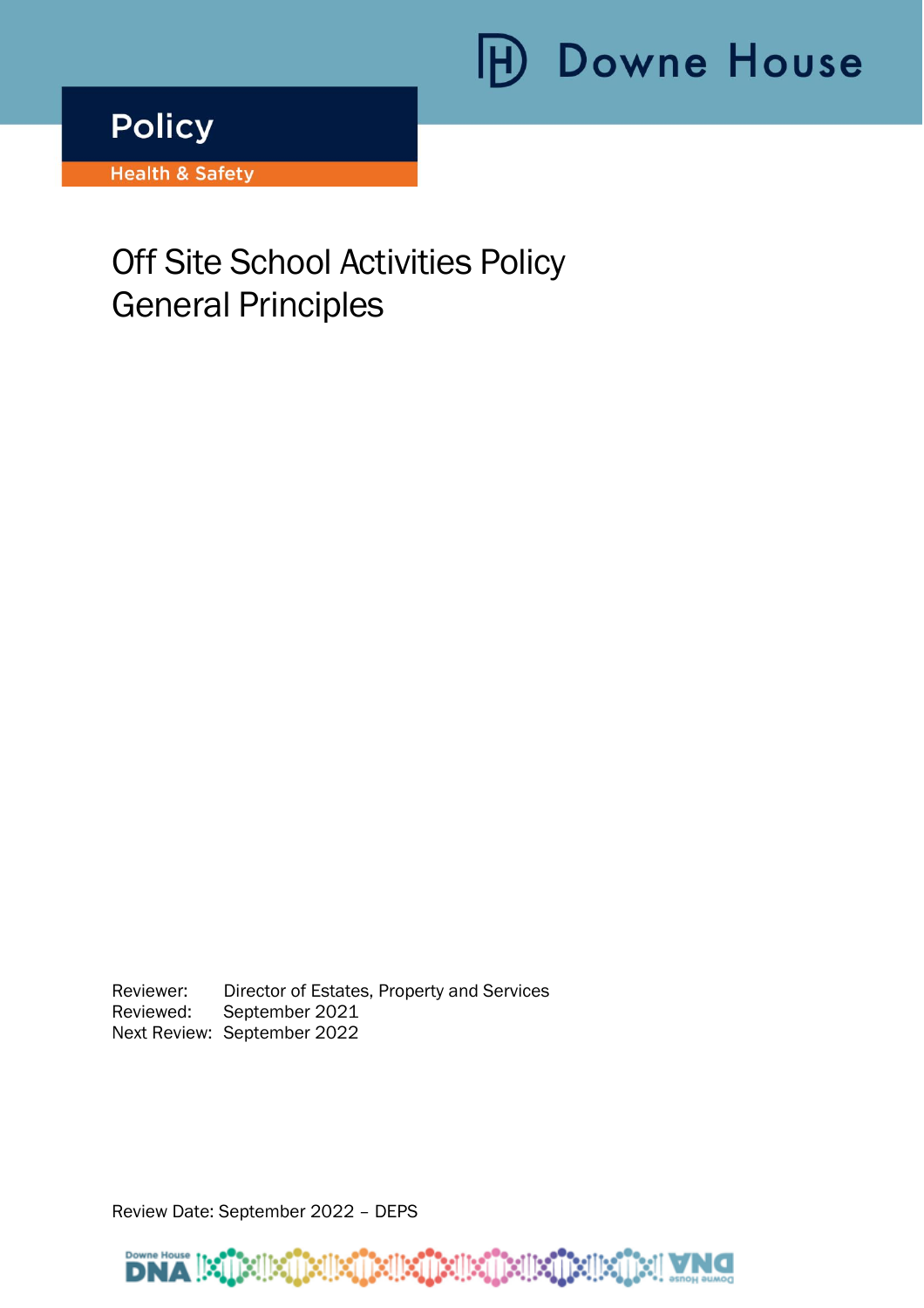# **Contents**

General Principles for Managing Off Site School Activities

- 1. Introduction
- 2. Provision of Information
- 3. Permissions
- 4. Guidance for staff managing off site activity
	- Information required
	- Permission to proceed
	- Parental Consent
	- Duty Staff
	- First Aid
	- Bookings
	- Registration
	- Risk Assessment
	- Contact Details
	- Final Check

#### Appendices

- A. Management and Planning Considerations
- B. Risk Management
- C. List of Guidance Documents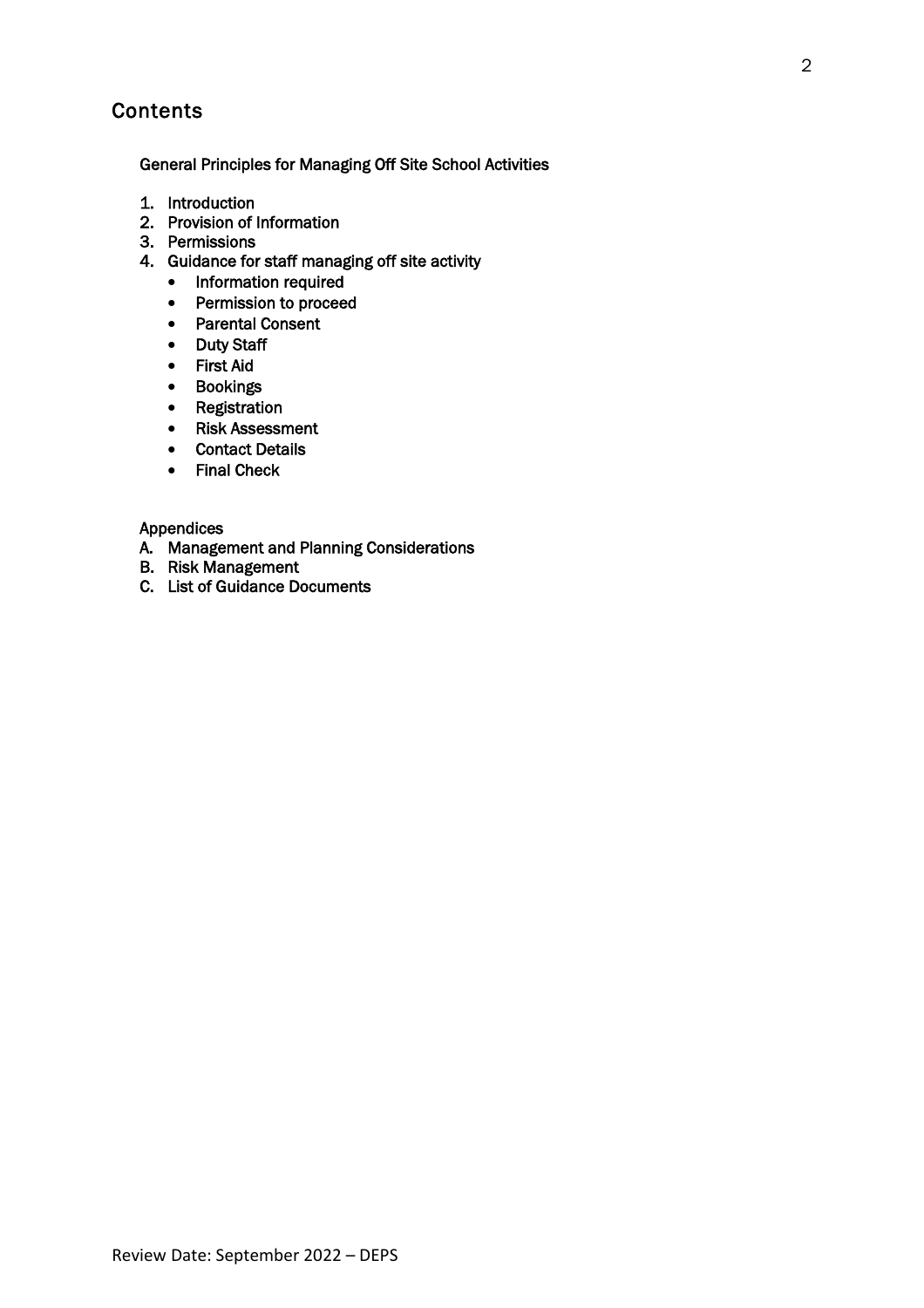#### General Principles for Managing Off Site School Activities

#### 1) Introduction

We believe that learning outside the classroom is an essential component of our curriculum. It gives our pupils unique opportunities to develop their resourcefulness and initiative and to spend time together in an informal environment. Each trip is different. Some are directly related to the curriculum, some are designed to promote social awareness, or to enhance physical skills, selfreliance and team-working. Others will extend their knowledge of the world. The common factor is that they all make a contribution to your daughter's development and education in the broadest sense of the word. We regularly take our pupils on day trips to sports fixtures, historic sites, museums, galleries, natural features, towns, external lectures and exhibitions to support the curriculum. We also offer a programme of residential visits. This document sets out the general principles of off site management and, attached as appendices are the detailed steps staff are to take before embarking on a visit.

This document should be read in conjunction with the relevant appendices, the school's other policies: in particular, the Health and Safety Manual, Risk Assessment Policy and takes account of ISI Regulatory Requirements Report of 2021.

It is worth noting that whilst the ISI no longer requires the school to have an Educational Visits Coordinator (EVC) or to have a written Risk Assessment (RA) for each school visit, Downe House will continue with both functions until it is no longer deemed best practice.

#### 2) Provision of information

All off site activities are managed digitally by the school database system "SchoolBase". For each activity there is a series of management tools and forms which will enable safe management of the event to be carried out within the parameters of this document. A member of the Leadership Team will sign off the final approval for the event. No event can take place unless all information required has been provided. There are different levels of information required, depending on the activity, and is therefore important to ensure that each activity is managed correctly, as set out in the appendices to these general principles.

#### 3) Permission

Parents give permission for all day visits by signing a default agreement (consent) form when their daughter enrols at the School. However, on receipt of the invitation letter for each day visit, parents have the right to withdraw their daughter from the visit, even if they have signed the form. Parents give permission for each residential visit by signing a tailored consent form for that visit only. The form accompanies the invitation letter. The consent forms carry certain disclaimers about safety and medical treatment. Parents will always receive, on request from the visit leader, the risk assessment for the visit and the School's travel insurance policy.

#### 4) Guidance for staff managing off site activities:

Set out below are the key principles for managing an off site activity, each activity shall be logged and managed as such on the school database (SchoolBase). For detailed guidance on the process see appendix A, B and C of this document.

• Provisional information. You need to establish some information before requesting permission for the visit. You must not commit to pay anything at this stage.

| Name of visit    | This is how the visit will appear in the calendar.         |  |  |
|------------------|------------------------------------------------------------|--|--|
| Location         | The place where you consider the main base to be (with     |  |  |
| postcode).       |                                                            |  |  |
| Date(s)          | Ensure there are no calendar clashes prior to booking      |  |  |
| Meeting time     | The time when the pupils will be instructed to rendezvous. |  |  |
| Return time      | The time when the visit formally ends.                     |  |  |
| Year group(s)    | Please indicate if it is a whole year visit.               |  |  |
| Number of pupils | A precise number which matches the names on the register.  |  |  |
|                  |                                                            |  |  |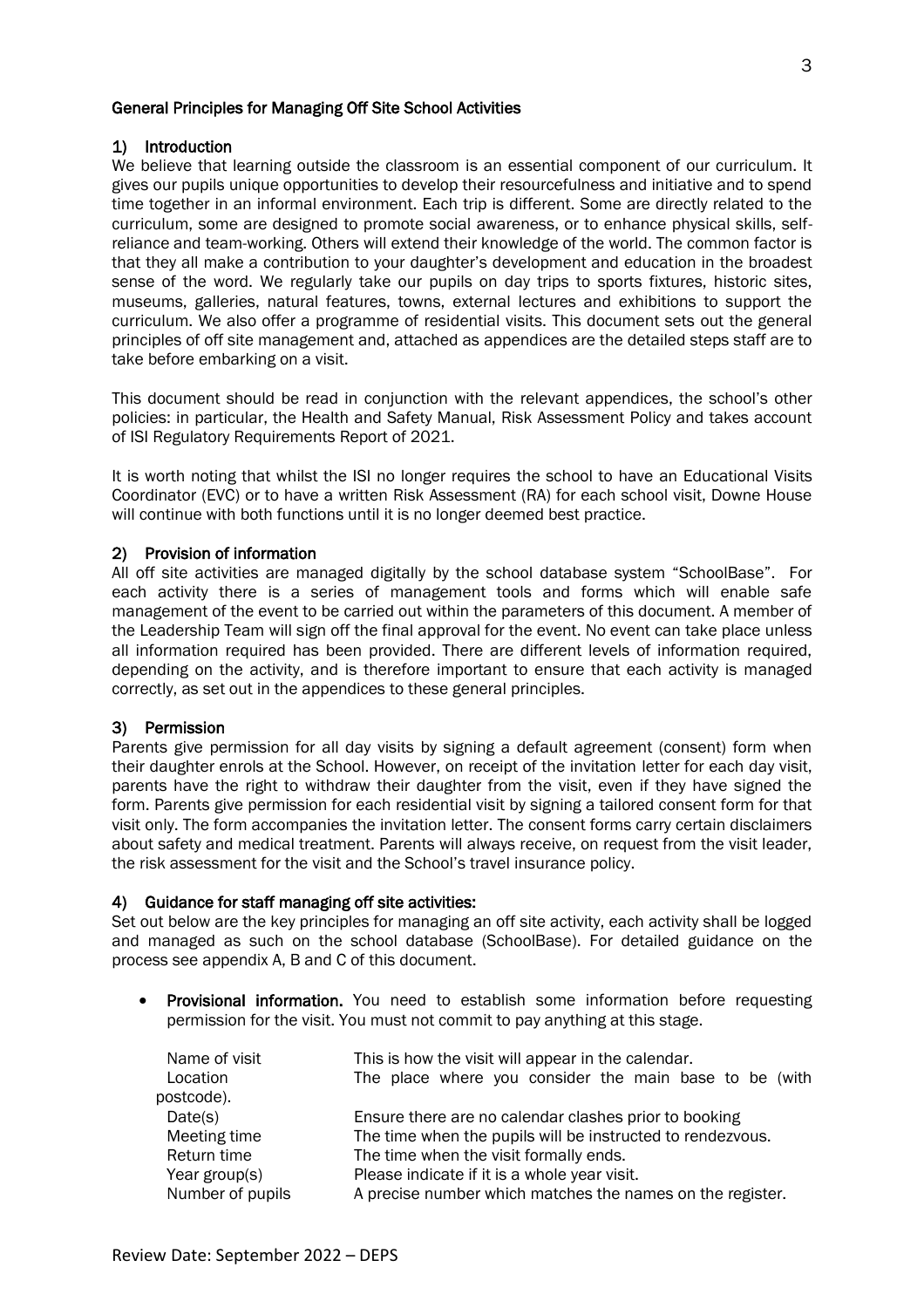Cost per pupil Put a precise cost which matches the cost quoted in the letter. Visit leader The member of staff who is responsible for the visit.

- Permission. You must request calendar permission from the Deputy Head who may consult with the rest of the Leadership Team (LT) if necessary. Final sign off and permission is given by the Headmistress.
- Parental Consent. Parental consent will only be sort once the activity has been signed off by the Headmistress. For day visits, you are not required to collect consent forms from parents. A generic consent form is signed by parents when their daughter joins the school and this covers consent for day visit. However, for any hazardous activity or residential activities you must obtain specific written permission from parents.
- Duty Staff. Record the relevant contact and medical details for staff accompanying the visit. Remind staff accompanying the visit that they need to book their absence and set cover, during term time. The staff ratios are found in Appendix A. Pupils must never be sent on a visit unaccompanied, though there may be planned periods of remote supervision during a visit.
- First aid. The visit leader requires a working knowledge of first aid and must carry a medical bag, requested from the Medical Centre using the appropriate form. Day visits require a member of staff with a one-day first aid certificate (e.g. St John Ambulance Schools First Aid or British Red Cross First Aid for Teachers) if the activities include unsupervised time, walking in rural areas or sports. All residential visits require a member of staff with a one-day first aid certificate, who is contactable 24 hours a day. Any visit involving adventure activities or camping require a member of staff with a two-day first aid certificate (e.g. St John Ambulance Activity First Aid or NGB Outdoor First Aid or NGB Rescue and Emergency First Aid). Any swimming activities must be supervised by a qualified lifeguard.
- **Bookings.** Once you have permission to proceed with the planning, you should book any necessary transport. You must observe that the company has public liability insurance. If more than one coach is to be used, it is essential that the drivers travel in convoy. Private cars are not to be used to transport pupils except in accident and emergency situations. Only when you have booked the transport, and you know you can actually reach your destination, should you make a booking for accommodation. You must observe that safety procedures are in place at all accommodation venues. Only when you have booked the accommodation, and you know you can actually stay in your destination, should you make a booking for activities.
- Risk assessment. Your responsibility is to take reasonable action in the case of risks. An initial site inspection visit, may be required. Risks should be assessed at the main base and all the places to be visited. In the interests of clarity and consistency, a standard risk assessment format is used. The risk assessment template (see Appendix B) comes preloaded with generic risk assessment practice for a wide range of activities. This forms part of the "SchoolBase" form that is required to be completed before the off site activity is undertaken. Irrelevant activities should be removed so the result is a bespoke document, for the requirements of your visit. Risk management should be treated as "active" management and subject to change when deemed appropriate by the activity leader.

Generic Risks and Control Measures are listed below, a detailed process of Risk Management for Off Site Activities is included as Appendix B.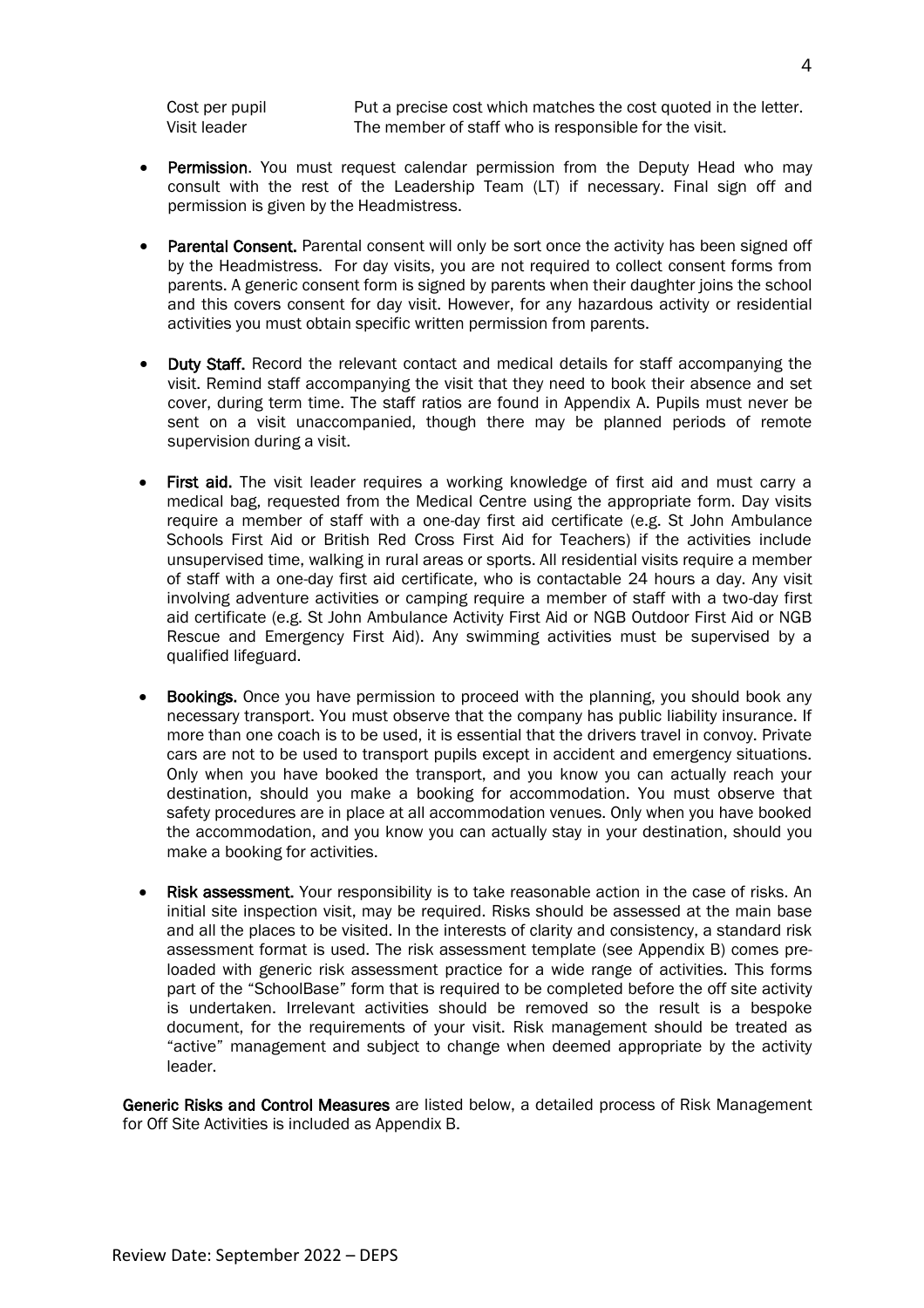| <b>Hazard</b>             | Likelihood | <b>Control measures</b>                                                                                                                                                                                                                                                                                                                                            |
|---------------------------|------------|--------------------------------------------------------------------------------------------------------------------------------------------------------------------------------------------------------------------------------------------------------------------------------------------------------------------------------------------------------------------|
| <b>Building fire</b>      | Low        | Follow the instructions given by the fire safety posters and<br>signs. Evacuate by the nearest exit if instructed to do so.<br>Perform head counts whenever possible.                                                                                                                                                                                              |
| Coach or minibus accident | Low        | Check that seat belts are visibly being worn at the start of<br>each journey. Pupils must not stand or walk when the<br>vehicle is moving. Ensure that there is a first aid kit in the<br>vehicle.                                                                                                                                                                 |
| Injury in buildings       | Low        | An inspection visit should at the very least establish the<br>location of fire exits and escape routes, and the accessibility<br>of hazardous balconies and windows.                                                                                                                                                                                               |
| Minibus breakdown         | Low        | All school vehicles are covered by the RAC recovery scheme<br>(the card is in the tax disc holder). Park the vehicle away<br>from traffic if possible. If not, remove pupils from the vehicle<br>and ensure they are grouped in a safe place with a member<br>of staff. The driver should remain in safe position near the<br>vehicle to await breakdown services. |
| Pedestrian injury         | Low        | Remind pupils of road safety awareness, the need to<br>concentrate and to use pedestrian crossings.                                                                                                                                                                                                                                                                |
| Public transport accident | Low        | Follow the instructions given by the safety information cards<br>and signs. Evacuate by the nearest exit if instructed to do<br>so. Perform head counts whenever possible.                                                                                                                                                                                         |
| Pupil becoming ill        | High       | Carry a first aid kit and the pupil's medical and contact<br>details at all times. Certain pupils will carry medication<br>which must be administered. If the pupil is taken to a doctor<br>then the parents and home contact must be informed<br>immediately.                                                                                                     |
| Remote supervision        | Medium     | Provide all pupils with the staff mobile telephone number<br>and a map of the area. Indicate clearly what the bounds of<br>movement are, the rendezvous point and the meeting time.<br>Show on the map where the teachers may be found.                                                                                                                            |
| Robbery and assault       | Low        | Tell pupils to keep their personal belongings, especially their<br>valuables, safe and out of view.                                                                                                                                                                                                                                                                |
| Separation from group     | Medium     | Provide all pupils with the staff mobile telephone number. In<br>very busy areas, agree a rendezvous point for this<br>eventuality.                                                                                                                                                                                                                                |
| <b>Water hazards</b>      | Low        | Swimming is only permitted during school visits if there is a<br>qualified lifeguard present. Sea swimming is only permitted<br>with the express permission of the Deputy Head (Academic)<br>and of parents. It is only permitted where an inspection visit<br>has been carried out, and when the tide times are known.                                            |

- Home contact. You need to arrange a home contact. This person must be available 24 hours a day throughout the duration of the visit. For day visits during term time, between 08.00 and 17.00, this can be Reception. For residential visits, the home contact must be a member of the LT. A telephone tree should be provided to the home contact, in case parents need to be contacted in the case of an incident, or a late return. All members of staff should have a school registered mobile phone.
- Itinerary. A schedule of all the places to be visited, including their post codes and telephone numbers where available, should be drawn up in order. Include the names and contact numbers of transport companies. Attach the itinerary to the planning form.
- Final check. You should now be able to complete the planning form (via SchoolBase) and submit it for sign off. Copies of the visit documentation should also be given to the Headmistress, before the trip is due to take place.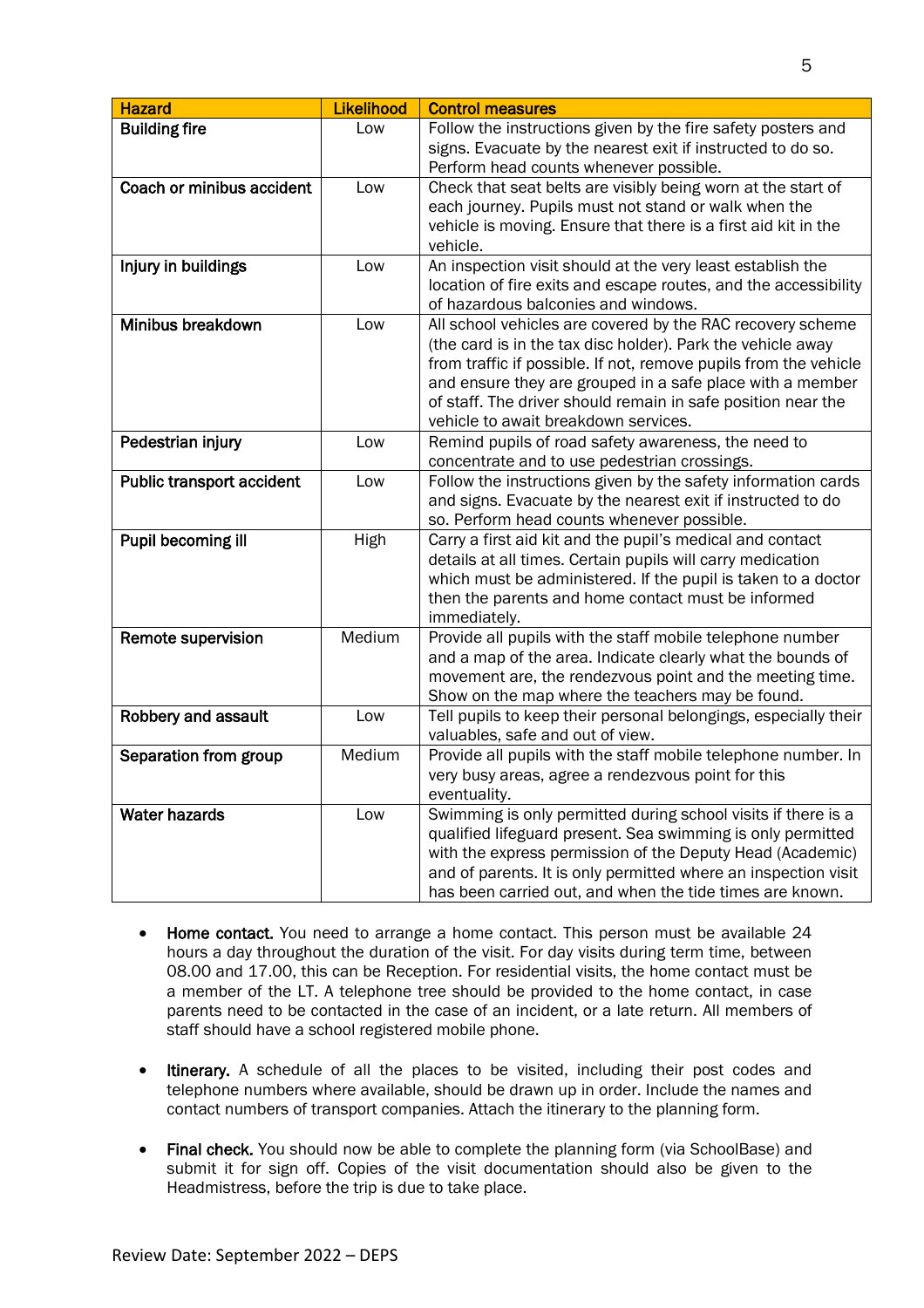#### Revision History:

| <b>Revision</b> | Date           | Description of changes | <b>Requested By</b> |
|-----------------|----------------|------------------------|---------------------|
|                 | September 2015 | Reviewed               | Alasdair Heath      |
|                 | September 2016 | Reviewed               | Alasdair Heath      |
|                 | September 2017 | Reviewed               | Alasdair Heath      |
|                 | September 2018 | Reviewed               | Alasdair Heath      |
|                 | September 2019 | Reviewed               | Alasdair Heath      |
|                 | September 2020 | Reviewed               | Alasdair Heath      |
|                 | September 2021 | Reviewed               | Alasdair Heath      |

This policy makes reference to the following School policies, copies of which can be located on SchoolBase in the 'Documents' section:

Health and Safety Policy (Reviewer: DEPS) Risk Assessment (Reviewer: DEPS) Safeguarding and Child Protection (Reviewer: DH(P)) School Minibus and Transport (Reviewer: DEPS)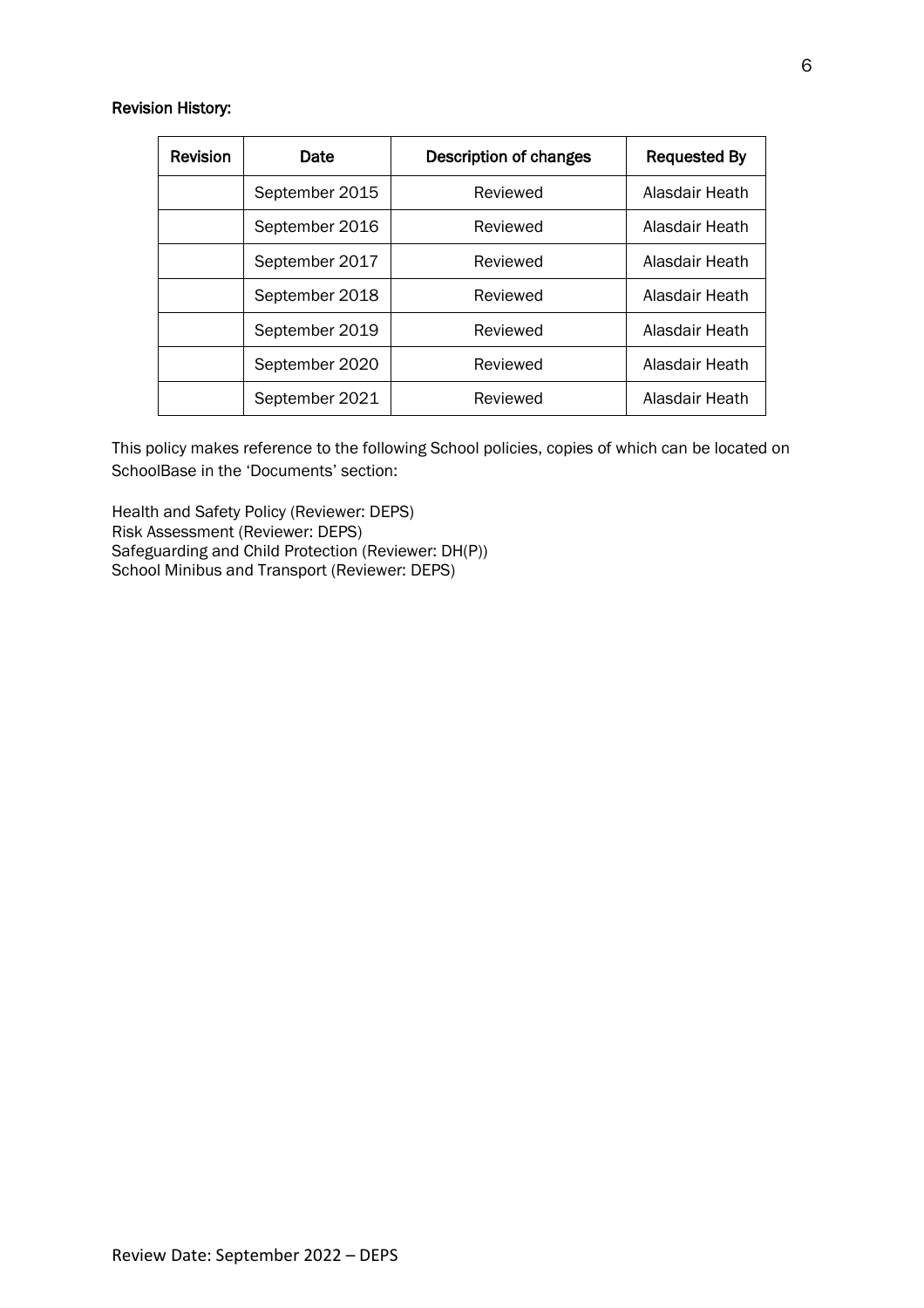#### Appendix A – Management and planning considerations

#### Legal Framework and Responsibilities

- DfE 'Health and Safety: advice on legal duties and powers, for local authorities, school leaders, school staff and governing bodies'. 02/2014
- Keeping Children Safe in Education. 09/2021
- Outdoor Education Advisors Panel (OEAP) National Guidance
- British Standards Institute 'BS8848:2014 Specification for the provision of visits, fieldwork, expeditions and adventurous activities outside the United Kingdom'

The employer (Governors) retains overall responsibility for health, safety and welfare of staff & students. They must discharge health and safety responsibilities for educational visits through:

- Policy and guidance based on Risk Management and defined standards of competence
- Monitoring compliance of school visits with School Policy through understanding physical, social and emotional educational purpose and benefit of visit as well as legal requirements for school visits
- Training provision of opportunities for appropriate training
- Information and advice Provision of information, advice and support where necessary

#### Underpinning Legal Framework

We have a Duty of Care for all staff and students whilst in school or off site on a school visit. Any accident or incident where negligence is proven can lead to either Civil or Criminal Proceedings being brought against either the individual (Trip Leader) or Employer (School and Board of Governors).

For Further details, see Section *3.2a Underpinning Legal Framework* of the OEAP National Guidance

#### Roles and Responsibilities

#### Governing Body

There is a clear distinction between normal day to day activities involving out of school trips, where Governors would not be specifically notified, and those of a residential nature, especially those which might be classified as unusual, where Governors would need to be informed. The Governors should be advised in good time (dependent upon nature of trip proposed) of such events at an Education Committee meeting of the Board of Governors and have the opportunity to comment and report to the full Board.

It is vital to recognise the responsibility of the Governors by means of the submission of information and a formal request for their approval in case of unusual activities.

Where the Governors are involved in the planning of an event they should;

- Ensure that the visit has clear aims and objectives that are appropriate, realistic and achievable. Where this is not evident the Governors should challenge the nature of the venture but should not be directly involved in Risk Management and other procedures.
- Ensure that appropriate preparation such as site visits can take place, where necessary.
- Ensure the Headmistress and EVC are supported to be able to fulfil their roles, providing guidance where available.

#### **Headmistress**

The Headmistress should;

- Ensure visits comply with the school's Off Site School Activity Policy document and that the planning procedures have been carried out properly; see *CCA1 Trip Planning Checklists*
	- o *CCA1 – Residential Trip Planning Checklist*
	- o *CCA1 – Non Residential Trip Planning Checklist*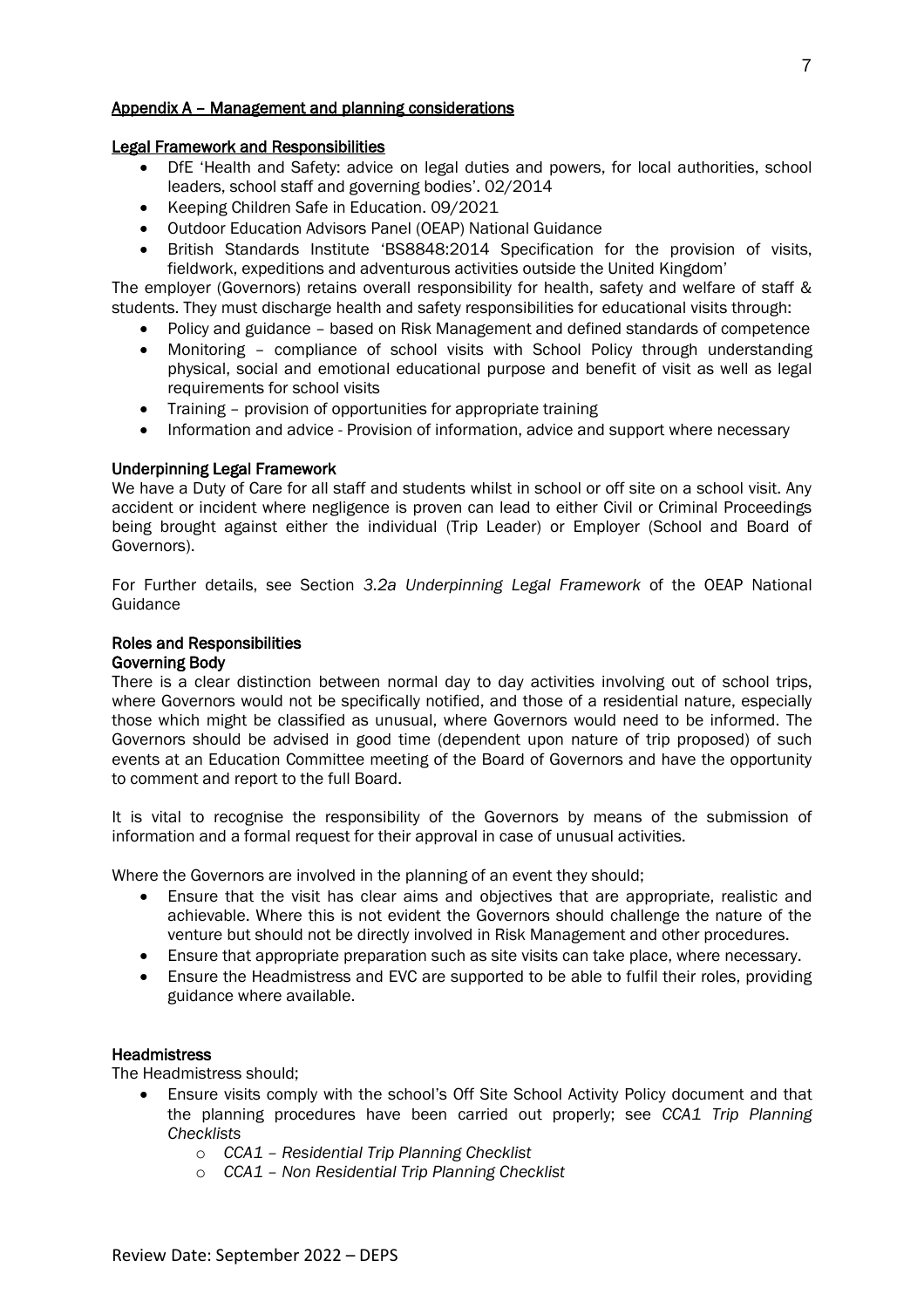# EVC

The EVC should;

• Ensure educational visits meet the employer's and school's requirements by assessing Trip Leader competence, arranging training, guidance and support where necessary (see *CCA0 Trip Leader Certification of Competence*). All completed forms are to be scanned and stored on:

[https://downehouseschool.sharepoint.com/sites/co\\_curric/Shared%20Documents/Forms/A](../../../../../../../co_curric/Shared%20Documents/Forms/AllItems.aspx?id=%2Fsites%2Fco%5Fcurric%2FShared%20Documents%2FMerlin%20Folders%2FCo%5FCurric%2FAdministration%2FResidential%20Trips) [llItems.aspx?id=%2Fsites%2Fco%5Fcurric%2FShared%20Documents%2FMerlin%20Folders%](../../../../../../../co_curric/Shared%20Documents/Forms/AllItems.aspx?id=%2Fsites%2Fco%5Fcurric%2FShared%20Documents%2FMerlin%20Folders%2FCo%5FCurric%2FAdministration%2FResidential%20Trips) [2FCo%5FCurric%2FAdministration%2FResidential%20Trips](../../../../../../../co_curric/Shared%20Documents/Forms/AllItems.aspx?id=%2Fsites%2Fco%5Fcurric%2FShared%20Documents%2FMerlin%20Folders%2FCo%5FCurric%2FAdministration%2FResidential%20Trips).

- Support the Governors and Headmistress with approval and other decisions.
- Support Trip Leaders in organising all visits and ensure the correct processes are put in place according to the CCA1 (Non-)Residential Trip Planning Checklists.
- Facilitate all aspects of trip organisation, ensuring On-Call cover is provided and trip emergency plans are robust and in place.
- Support and facilitate a debrief and wash up of all trips, following up on all incidents. For residential trips see *CCA8 Residential Trip Wash-up* document.

### The Trip Leader

The Trip Leader must

- Follow guidelines set out in CCA Trip Planning Documents (*CCA1-8*)
- Have overall responsibility and Duty of Care for the supervision and conduct of the visit including direct responsibility for the health, safety and welfare of all trip participants
- Be approved to carry out the activity, suitably competent and knowledgeable about the school's policies and procedures
- Plan and prepare and assess the risks
- Appoint a Trip Leadership Team where possible
- Define the roles and responsibilities of the Trip Leadership Team and students, ensuring effective supervision of all activities
- Collect all relevant information of trip participants and obtain suitable permission from Parents/ Guardians/ Next of Kin
- Keep the EVC (and Headmistress) aware of health and safety issues, and cancel the trip if it is deemed unsafe to continue
- Review and evaluate the trip and planning procedures with the Trip Leadership Team as well as in a wash-up meeting with the EVC; for residential trips see *CCA8 Residential Trip Wash-up* document.

#### Preparation and Planning

#### The importance of meticulous planning for any event and the importance the school places upon it, cannot be over emphasised.

Whether the visit is to the local shops or to the other side of the world, it is essential that formal planning takes place. This involves considering the risks and difficulties which may arise and making plans to reduce them. Thorough planning and preparation are key to the success of offsite activities. Those who organise and run off-site activities have substantial responsibilities to those in their charge. Furthermore, proactive planning greatly increases the harmony and efficiency of the trip, enabling all participants to focus on and enjoy the trip itself.

The purpose and rationale for each activity must be clearly set down in accordance with the School's Ethos as part of the pre-planning procedure, be it social, recreational, academic, cultural or spiritual, and will be reflected in each departmental policy. For non-residential trips, see event description section of SchoolBase event request and for residential trips, see *CCA2 Residential Trip Proposal.*

The Headmistress will need time to study the submitted documents and take legal advice where appropriate. She must also give the Education Committee of the Board of Governors time to consider the proposed venture. It is therefore, important to submit the documents in good time.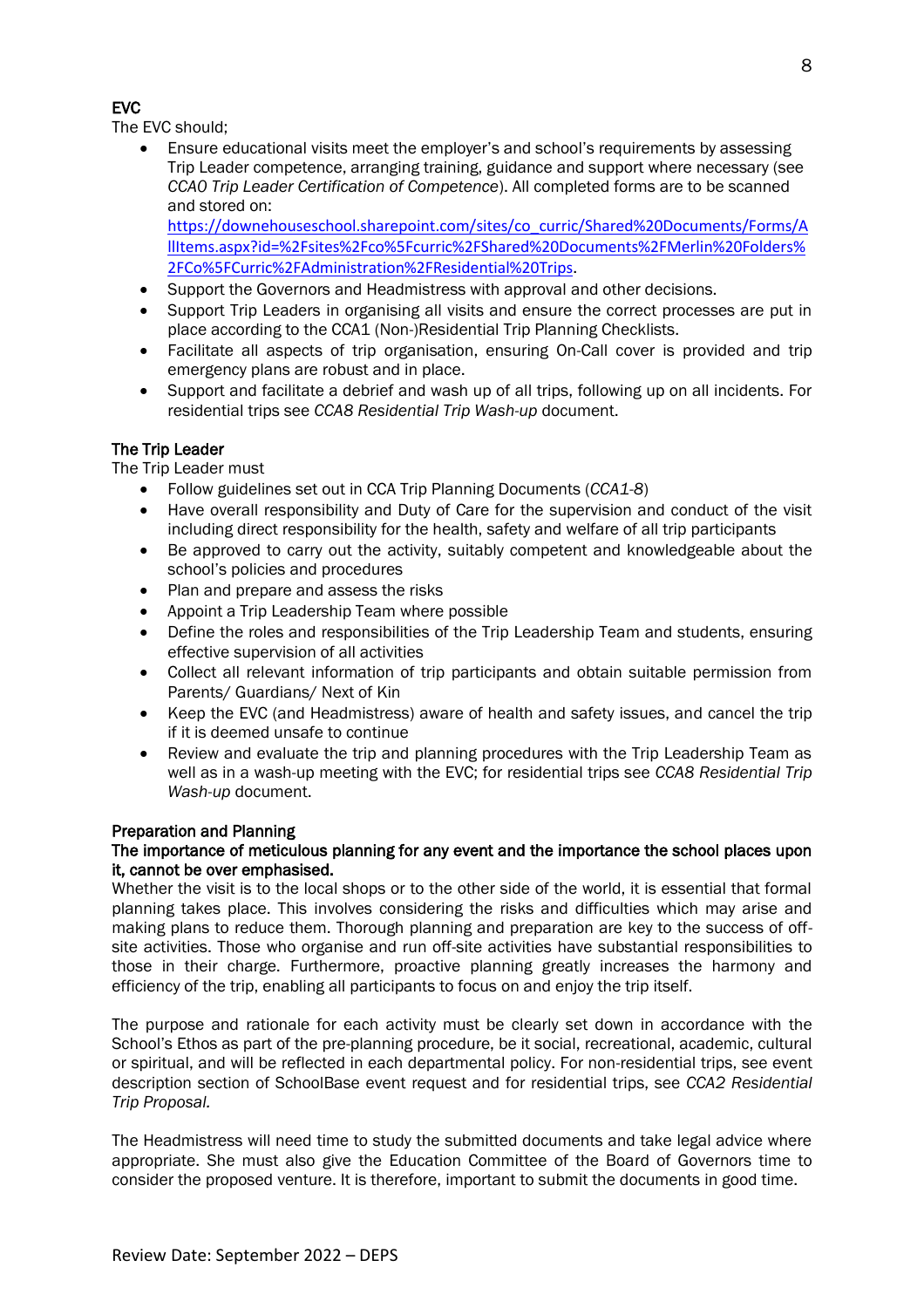#### Planning Considerations

It is vital that planning and organisation and where necessary, reconnaissance, be set in train well ahead of the departure date. It is not always necessary to have visited the place in advance of the trip, especially if a tour operator is providing guides or local expertise. All the appropriate Trip Planning documents (*CCA1-8* for residential trips) and SchoolBase Event Planning Stages will have been completed, submitted and signed off in the correct order. Parents will have been provided with the information and, where appropriate, permission obtained. The completion and submission of the forms should be, in itself, a manifestation of the planning process. Guidance and support in this can be sought from the EVC.

#### Trip Research including venues and location

The Trip Leader must research the implications of an off-site activity thoroughly. Experience over many years indicates that where accidents have occurred the cause can often be traced back to this initial crucial stage of the process. In this context knowledge of an activity and venue is vital. This is of particular importance when a venue involves naturally hazardous areas or activities (see Appendix B – Risk Management, Hazardous Activities). In cases where a pre-visit or recce is not feasible then great care must be taken in seeking advice and information from elsewhere. As preliminary visits may be an important part of the planning of activities, any reasonable costs incurred can be included in the overall cost of the activity or our other school funds.

When choosing a location, the suitability of staff, participants and activities should be assessed. The following should be given consideration:

- The distance to the venue/location. Long journeys can be tiring and stressful in themselves.
- The cost in time and money is worth the educational benefit.
- The environment is appropriate. It may be challenging but not involve unnecessary risk
- The activity meets all the objectives set
- The climate and weather conditions are appropriate at the time of the visit. Hot sun and heavy rain can bring their own dangers. This should be assessed carefully and the persons on the trip carefully considered.

#### Programme preparation

When activities are in the planning stage it is important to ensure that the venue, programme and cost are appropriate to the aims of the venture, the needs and abilities of participants and the resources available. For example, if achievement of the aims requires a mountain environment or a foreign country then clearly the venue must reflect this. By the same token the venue should not involve more cost, greater distance or more potential hazard than is necessary an appropriate.

A clearly defined programme should be put together prior to the visit. This should form part of the information proved to parents/ guardians and should be checked against the objectives laid out for the visit and also the identified needs and abilities of the participants. When using an outside agency to provide outdoor activities the Trip Leader (at the guidance of the EVC) should only consider UK providers that hold the LoTC Quality Badge and adventurous overseas trips providers that are BS8848 compliant.

#### Choosing outside agencies and travel companies

It is important to take steps to learn as much as possible about services and facilities that are included in any contract. In considering this you might find it helpful to speak to colleagues who have used a specific company on a previous occasion.

It is usual for payment to be made to companies, in a number of stages, well before the date of departure. Therefore, it is essential that the company is financially secure. You must use companies that have some form of bonding that enables us to recover funding or to return home should the company cease to trade before or during an activity. Any company offering a residential package deal at an inclusive price, which includes any two aspects out of accommodation, transport and 'other service', is obliged in law to be bonded.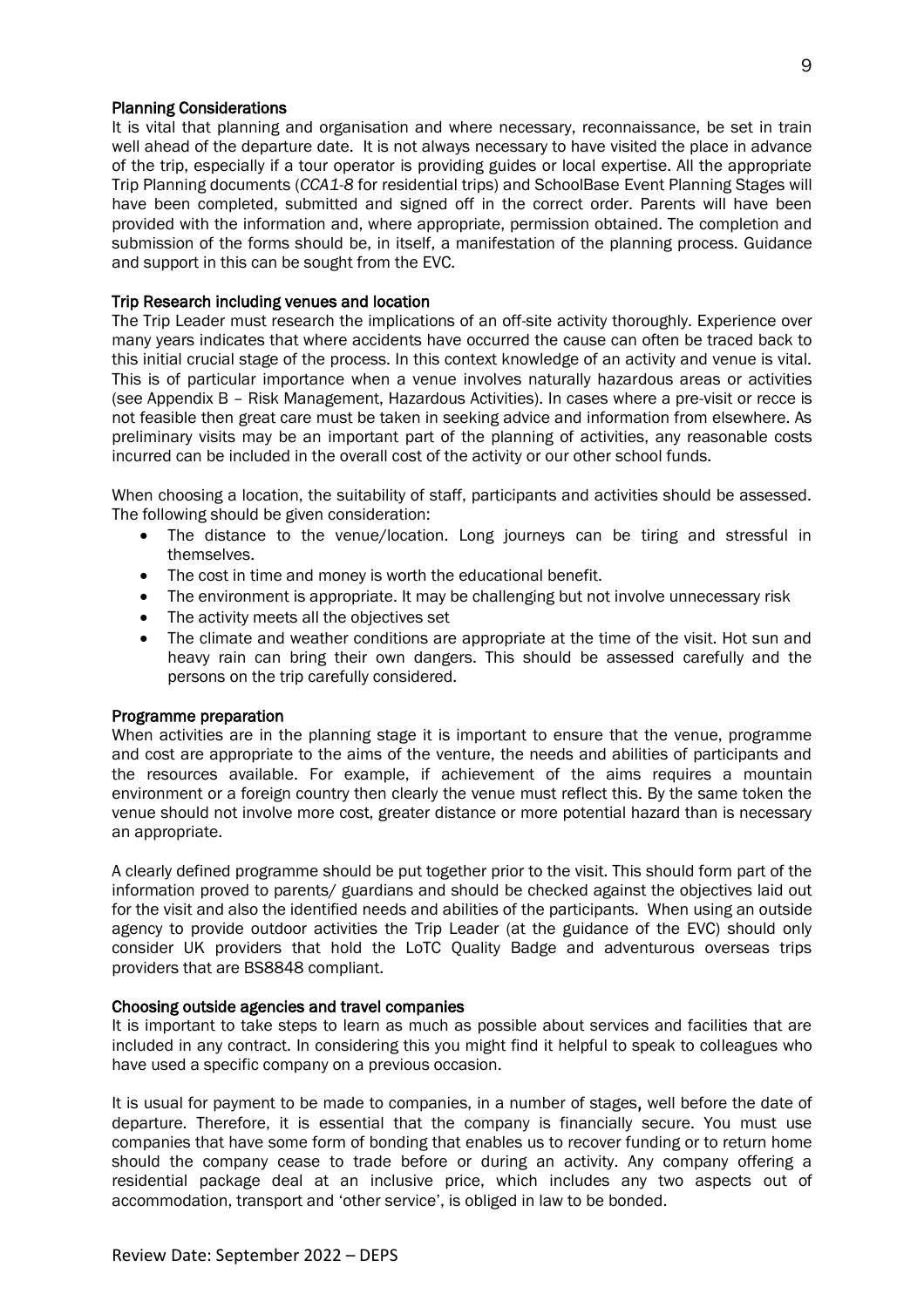When considering the use of organisations, companies and centres for offsite activities the following should be considered:

It is a statutory requirement that outdoor activity centres are licensed by the Adventure Activities Licensing Authority (AALA). The only time that this does not apply is when the technical level of the activities involved is very low or that the centre operates beyond the parameters of the scheme. For Further details, see Sections 3.2f AALA Licensing and 4.4f Assessing an Adventure Provider of the OEAP National Guidance.

#### Travel arrangements

When making travel arrangements, the following should be considered:

- Are these reasonably priced and appropriate?
- The likelihood of delay should be considered and the option with the least likelihood of disruption chosen. Contingency plans for any possible delays should be drawn up.
- The travel operators own rules affecting supervision ratios
- If the arrangements for the journey itself have specific hazards affecting supervision, such as sea crossings, overnight sleeper trains or small group transport in developing countries e.g. tuk-tuks and rickshaws
- Overnight road travel must not happen in developing countries unless in extremis and only once On-Call have been informed

#### Third Party Staff & Equipment

Along with the guidance from the EVC the Trip Leader should consider the qualifications and experience of the school and third party staff in charge of the activities. For trips involving adventurous activities, to ensure compliance, providers that hold the LoTC Quality Badge must use appropriately trained and qualified staff as well as certified and inspected equipment.

#### Buildings and other facilities

The Trip Leadership Team should consider the following when assessing the buildings and facilities available at a venue:

- Appropriate and functional fire safety equipment, exits and signage. These should be highlighted and explained to all trip participants
- All participants should be made aware of any emergency procedures, either in place at the venue or established by the Trip Leadership Team.

#### Day Trips/Activities

Follow *CCA1 Non Residential Trip Planning Checklist*

#### Residential Events

Follow *CCA1 Residential Trip Planning Checklist.* It is imperative that all the necessary research is carried out well beforehand. The Headmistress MUST give signed permission through *CCA2 Residential Trip Proposal* form before any approach can be made to the pupils or parents.

#### Emergency contacts

It is important that, as far as reasonably practicable, it is possible for groups to be contacted and for them to be able to make contact with Downe House. It is sensible to arrange regular exchanges of information if the activity is residential. In this way the school and family can be assured of the participant's well-being. This is highlighted through the CCA Trip Planning Document*, CCA5 Residential Trip Emergency Contacts*.

#### First Aid

It is essential that there is appropriately trained First Aiders within the Trip Leadership Team to deal with any likely emergency. All members of staff at Downe House should be qualified in first aid at some level.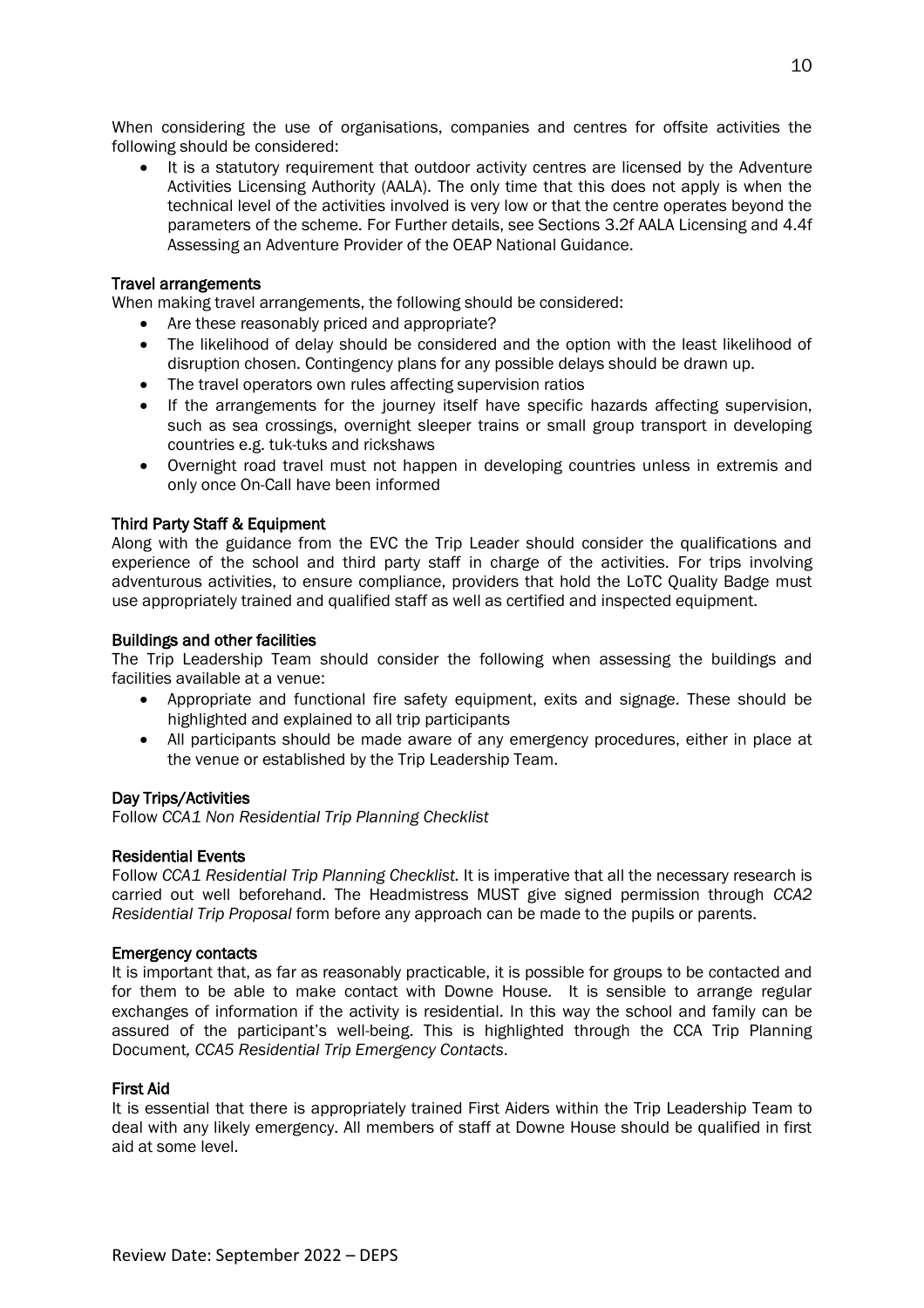#### Leadership and Supervision

Supervision - there are two types, both acceptable if risk assessed appropriately

- Close pupils are in sight
- Remote away from staff but within set control systems

#### Supervision and Staffing Ratios

Trip Leader – Trip Leaders must be clearly identified; this may not be the person organising the activity. The Trip Leader must be an approved member of staff with appropriate skills, expertise and experience for the activity. Newly qualified staff are not considered to be experienced enough to take on the role of Trip Leader, staff leading a trip must have completed their probation period before a trip can be considered. Downe House Staff must have the appropriate level of sign off on *CCA0 Trip Leader Certification of Competence*. External trainers and technical advisors can be Trip Leaders once experience and qualifications have been verified by the EVC and HR are satisfied with provision of Duty of Care and are in receipt of their DBS clearance.

Trip Leadership Team – Staff must have the appropriate sign off on *CCA0 Trip Leader Certification of Competence*. The Trip Leadership Team would normally consist of academic or House staff, bank staff or occasionally family members (particularly those who are resident). They must be appropriately qualified and experienced.

It is important to have an appropriate ratio of adult supervisors to children for any trip or specific part of a trip. The factors to be taken into consideration include

- Sex, age, ability and characteristics of the group
- Participants (staff and students) with medical or physical needs
- The nature of the activities
- The experience and competence of staff, both general and on specific activities
- The duration and nature of the journey
- The type of accommodation
- Requirements of the organisation/location to be visited
- Competence and behaviour of the participants
- First aid cover

#### Calculating staffing ratios

All ratios are subject to change in relation to the specific activity. The final decision will be taken by the Headmistress in consultation with the LT and EVC. As a guide, the requirement is:

| Local Non Residential Trips,                  | 1:15                               |  |
|-----------------------------------------------|------------------------------------|--|
| where the pupils will be working in groups    | should be 2 adults, one of whom is |  |
| accompanied by staff                          | female                             |  |
| Local Non Residential Trips,                  | 1:15                               |  |
| where the pupils will be dispersed and not in | should be 2 adults, one of whom is |  |
| accompanied groups                            | female                             |  |
| Residential visits in the UK                  | 1:15                               |  |
|                                               | must be 2 adults, one of whom is   |  |
|                                               | female                             |  |
| Residential visits outside the UK             | 1:10                               |  |
|                                               | must be 2 adults, one of whom is   |  |
|                                               | female                             |  |
| Hazardous activities                          | Discuss with EVC                   |  |
|                                               | line with National Governing<br>in |  |
|                                               | <b>Bodies</b>                      |  |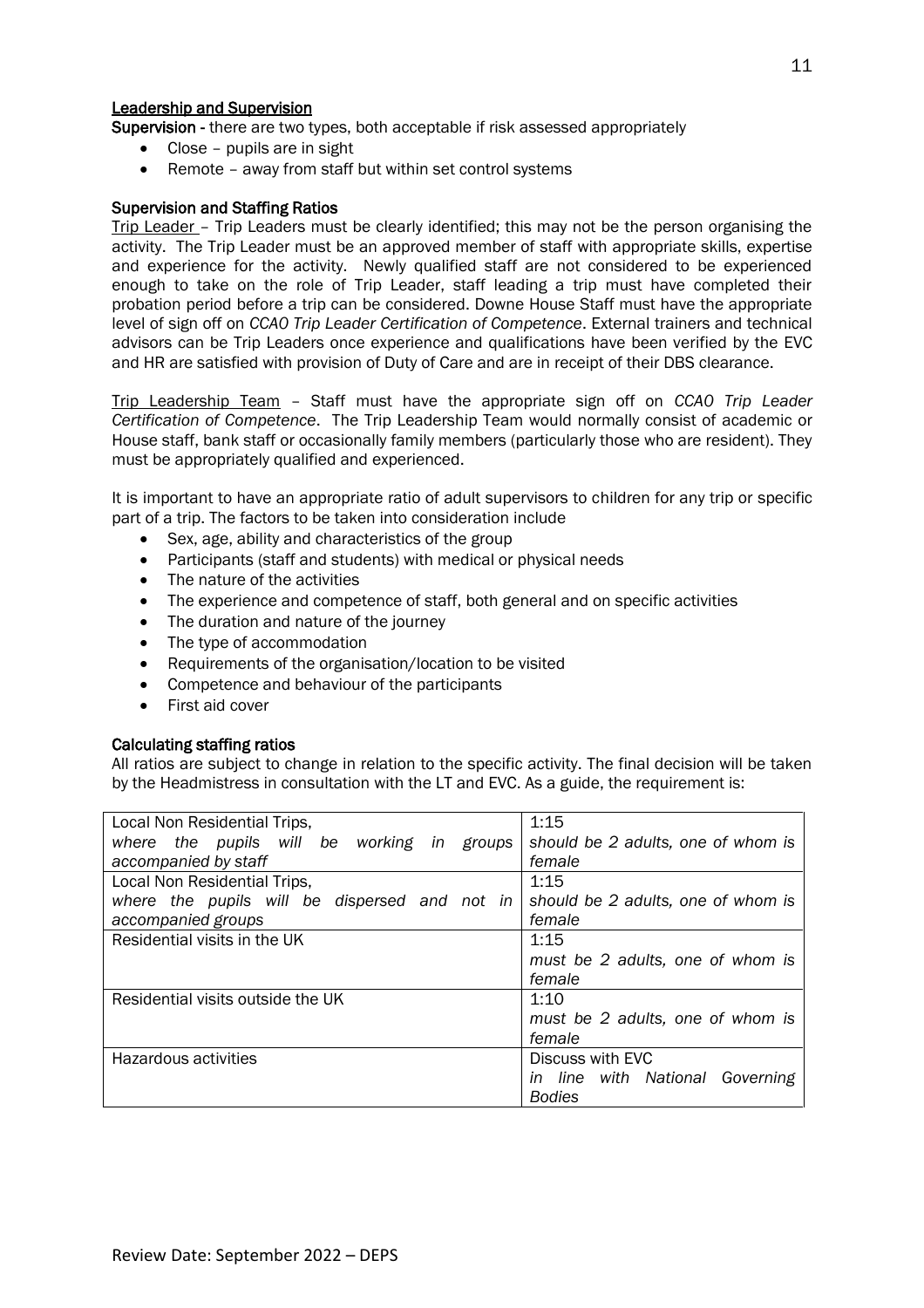The circumstances in which it may be acceptable to have less than the minimum number of staff are:

- Where activities involve situations that are familiar to participants, and where additional appropriate adult help could be available in a short time, should the party leader become incapacitated
- On a journey where additional help will be available at the group's venue. Providing that there is adequate supervision of participants during the journey
- Supervision in minibuses
- Local activities, for example PE matches, and where further adult help is available quickly
- Activities that are not directly supervised
- For groups of participants that are Sixth Form can be involved in the supervision process themselves. The participants should be closely considered, to ensure that this appropriate, Max 1:20

#### Children, relatives or close friends of staff

In situations where it is proposed that the children, close relatives or friends of staff accompany a group on an off-site activity then there is a serious risk that roles will conflict. Permission of the Headmistress, Deputy Headmistress or Boarding Deputy must be obtained.

Any children of staff should be of a compatible age to the participants in the group and should be treated as any other participant in the party. The staff member will not be able to lead the group and should not be counted in the staffing ratio.

#### Activities where participants are not under direct supervision i.e. remote supervision

It is acknowledged that there are occasions when it is appropriate for participants to work in situation where they are not directly supervised. Examples might be shopping trips, Duke of Edinburgh's Award expeditions, some field work exercises and in order to explore, however briefly, a carefully and clearly defined area. In such cases, care must be taken to ensure that the following are observed:

- Participants must have the aptitude and maturity for, and be appropriately trained, briefed and experienced for whatever is involved
- The next of kin must be informed, before being asked to give their consent by sending their pupils to us they have done these things
- Each Participant must have a *CCA5b Participant Emergency Contact Card*
- There must be appropriate emergency back-up available and participants must have the means, knowledge and ability to use it. The extent of back up depends on the circumstances
- In all cases staff are still supervising up to a clearly defined exit point
- If there is any doubt as to what is appropriate here then further advice should be sought from the EVC well in advance, during the initial trip planning phase

#### Groups when activity leaders are male

- Groups should have at least one female member of staff. However, there are exceptions that have been sanctioned by the Headmistress. This regulation is concerned with the position of staff as well as the welfare of participants
- Staff members are advised to take particular care in such circumstances and follow guidance given in the School's Safeguarding and Child Protection Policy

#### Supervising adults other than professional staff

It is acknowledged that on occasion it is necessary to make use of responsible adults other than members of staff to supervise participants. The Headmistress and EVC will decide whether such adults would be suitable. In making this decision the following factors will be taken into consideration:

- Will the adults know the participants and other adults involved?
- Have they appropriate skills, qualifications or experience to offer?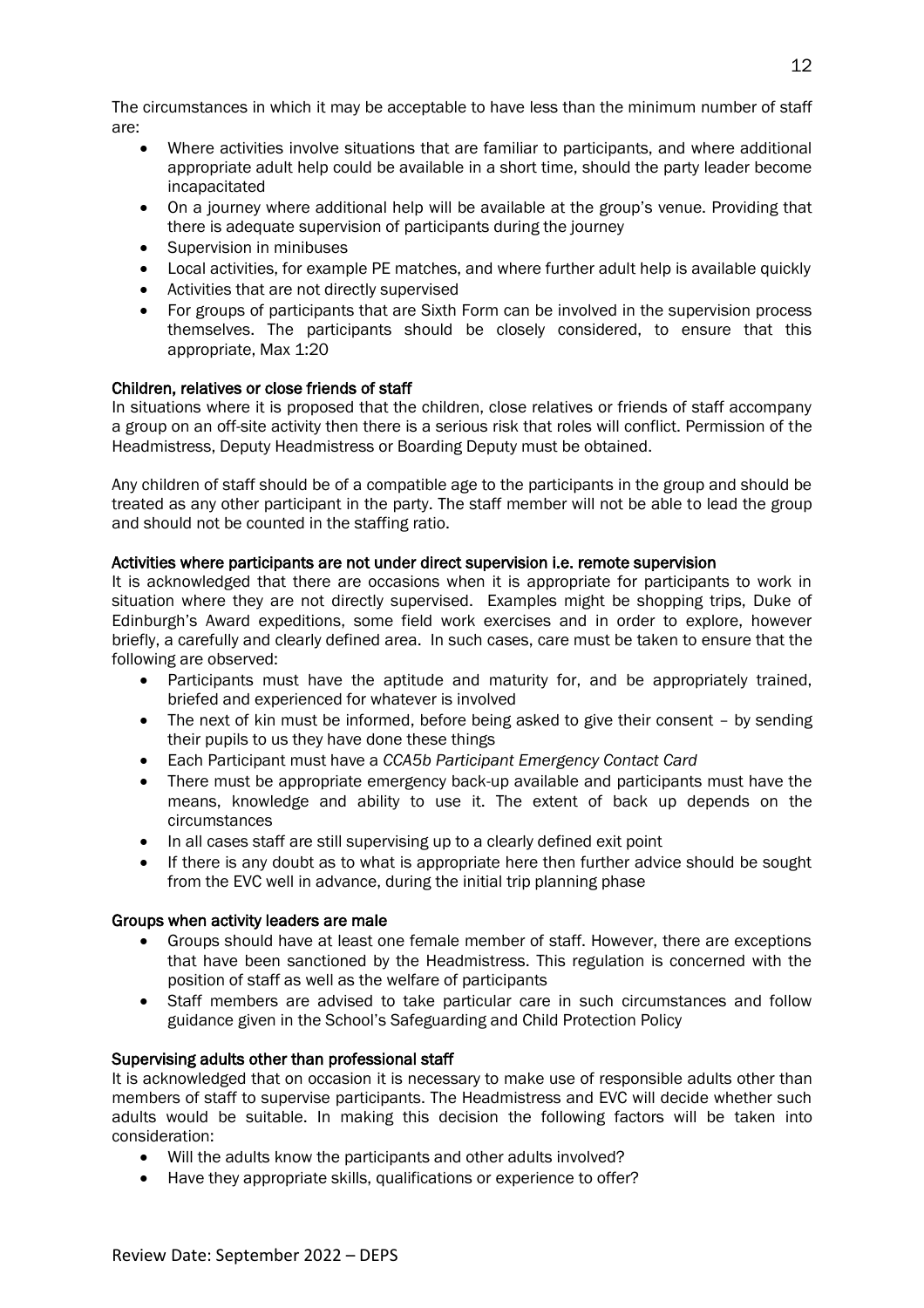• Would staff and participants be likely to respond to them as they would to staff members?

#### Good practice in supervision and the standard of care

It is most important that staff members and other supervisory adults are:

- Aware of the high standard or care required of them on off-site activities
- Always aware of potential dangers and take necessary safeguards
- Have pupils in minimum groups of three during all activities and set up a 'buddy system'. Do not rearrange groups unless absolutely necessary. When bringing groups back together ensure all pupils are back
- Ensure that all staff (and pupils) understand that high standards of behaviour apply at all times. Not just during activities
- Ensure that all supervisors understand that their supervisory role continues in the evening – however hard a day it has been that it is not a time to relax and switch off
- Use down-time to brief the group on the planned activities for the day to come
- Use down time for individual reflection on personal learning outcomes, and group discussion
- Apply the advice contained in "Remote Supervision" above, adapted as necessary, if it is felt reasonable to allow pupils some time without close supervision
- Occupy the group with mildly active, non- academic activities in the evening.

#### Night time

Group leaders should ensure that:

- The group's immediate accommodation is exclusively for the group's use if possible
- Teachers have sleeping accommodation on the same floor adjacent to pupils' accommodation
- Child protection arrangements are in place to protect both pupils and staff in alignment with the School's Safeguarding and Child Protection Policy
- Where possible, internal doors are lockable but staff must have reasonable access to the pupil accommodation and where pupils doors are locked, teachers have immediate access, as necessary, to a master key.
- All staff and pupils know the emergency procedures/escape routes in the event of a fire. Where windows and doors are locked against intrusion, ensure that alternative escape routes are known and fire doors function properly.

#### Who to brief, and how

Teaching staff, other supervising adults, the next of kin and participants directly or indirectly involved with an off-site activity must be fully briefed with regard to the nature of the activity, their role and responsibilities, and all arrangements that will or might be made.

#### Check lists and information

Each member of the Trip Leadership Team should carry the trip pack, including any information that enables them to act quickly and effectively. Particular care should be taken if a group is to divide into smaller units. As far as it reasonably possible the Trip Leadership Team should know where each of the participants are at all times. All group participants should also be aware of all relevant emergency procedures.

Students should also know who to contact and when, should the needs arise. When remotely supervised this must be recorded on *CCA5b Participant Emergency Contact Card* or Participant Trip Pack, either of which should be with them at all times. The suitability of each option is dependent upon the type of trip, if needed this should be discussed with the EVC.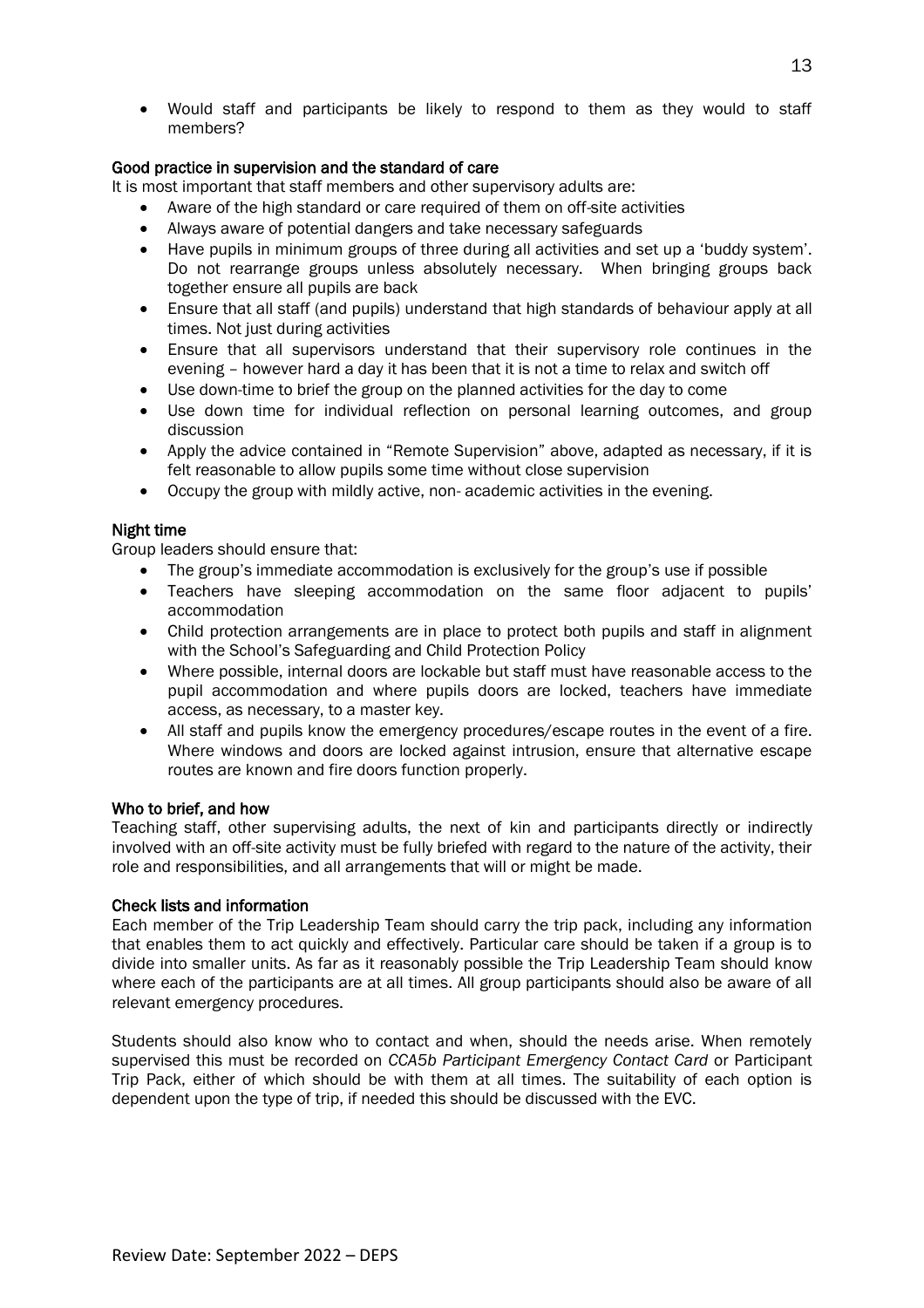# Communicating with Parents

# Parental Consent

Specific parental consent is not necessary for day visits. By sending pupils to Downe House parents/guardians accept that they are giving consent for regular activities. However, it is good practice to notify parents of all events that their daughters are attending, particularly for all visits involving hazardous activities. For all residential activities away from Downe House it is important to get parental consent.

#### Timing of Consent and Information for the Next of Kin

Information to the next of kin must be fair and realistic and should be given in sufficient time to make an unhurried and informed decision before they are financially committed. There should be enough information to allow the next of kin to make an objective decision and this information must be in a written form.

#### Next of Kin/ Parents Meeting

For residential visits or visits to a foreign country a parents meeting or presentation with the next of kin would in many cases be appropriate, in addition to any written information, to answer questions. This may not be practical so it is important that the opportunity for direct communication to the Trip Leader is made available to parents & guardians in order to resolve issues and ask questions. In addition to this parents and guardians should be informed of the following, by either letter(s), including the initial letter, or during a meeting:

- Dates of the visit
- Visit's objectives and details of activities planned and/or itinerary
- Modes of travel including names of any tour company
- Size of group, level of supervision and any potential remote supervision that may take place
- Details of accommodation and security
- Procedures for pupils who may become ill
- Names of leader and other staff or accompanying adults
- Standards of behaviour. The code of conduct should be signed by parents and pupils.
- Outline details of insurance
- Clothing and equipment list
- Money issues

#### Medical Consent

- The Medical Centre MUST be consulted before every activity. The Medical Centre in conjunction with the CCA will provide First Aid kits and any materials for students who have special needs
- The trip planning document *CCA4 Residential Trip Code of Conduct* should be used for all residential trips where full consent is to be obtained. It must have all necessary information attached to it when it is given to the next of kin
- Copies of forms signed and returned by the next of kin should be retained until such time as all matters relating to an activity are finally settled
- If the *CCA4* consent form needs to include more information for a particular trip/activity the EVC in the first instance should be contacted to discuss this
- If the next of kin withholds consent, the trip leader and/ or the EVC should contact the parents/ guardians in question to discuss the trip and their concerns. If these cannot be resolved, the participant should not be taken on the visit but the curricular aims should be delivered to the participant in some other way. If the next of kin gives a conditional consent the Headmistress should consider whether the participant might be taken on the visit or not
- Doctors can be expected to carry out necessary emergency treatment without next of kin consent but it is possible that a surgeon in another country might be reluctant to operate on a participant unless assured that the group leader had authorisation to agree to such treatment. When travelling abroad it is sensible to include a translation of the medical consent in the relevant foreign language.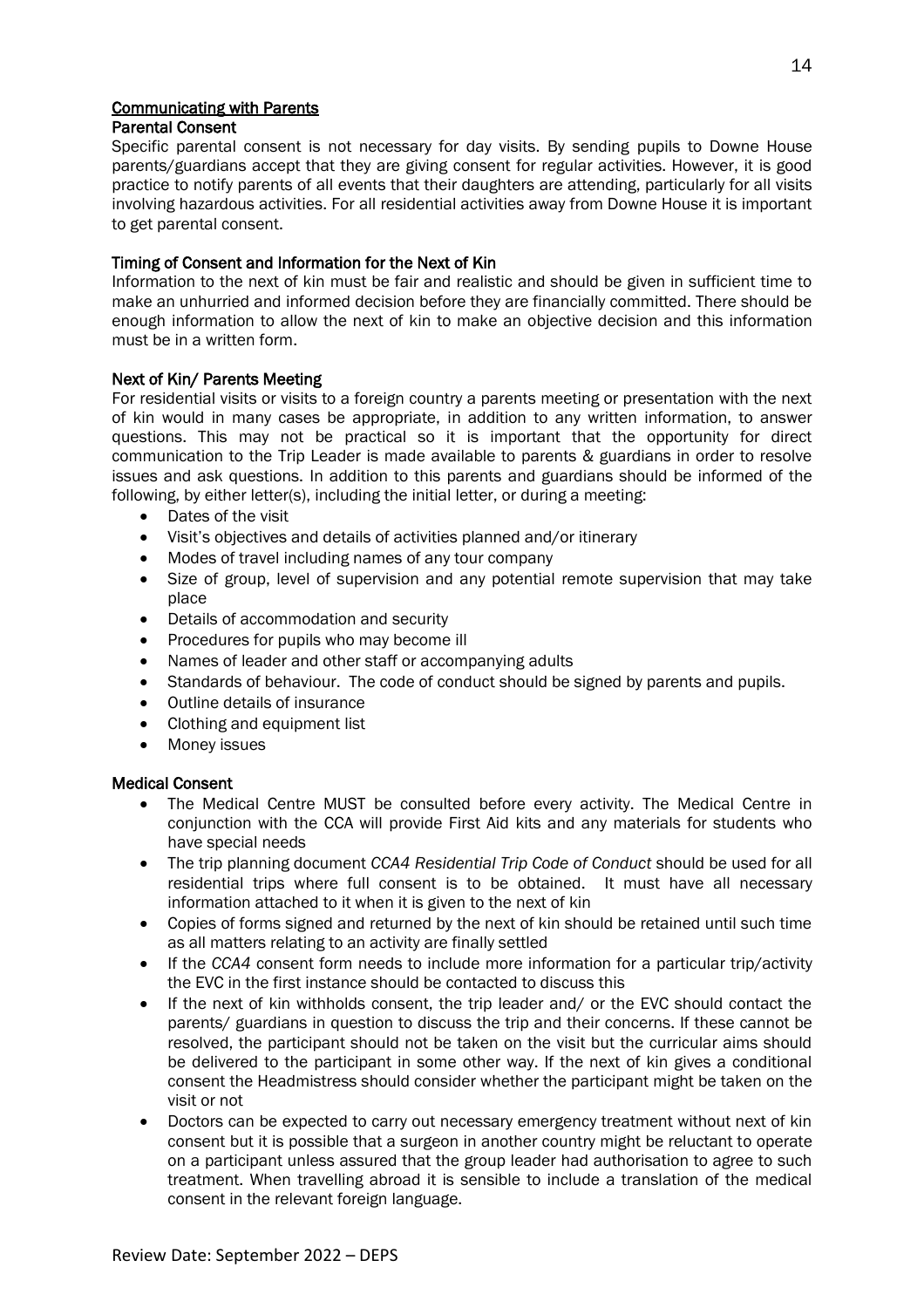#### **Insurance**

Downe House Insurance Policy covers all activities undertaken by pupils and staff as part of extra-curricular provision. It is important that Party Leaders of residential, or hazardous, activities liaise with the Finance Bursar with regard to insurance. The Finance Bursar will need to know, in all residential cases, how many pupils and staff are involved, and in some cases will need a full list of names. If you are unsure, check with the Finance Bursar. It is also important, to avoid double indemnity, to make sure that you are only covered by one insurance policy on a trip.

#### **Transport**

For information on Transport please refer to the School Minibus and Vehicle Transport Policy.

#### Financial Issues

Parents and pupils must be advised of the charging process for each activity prior to departure. For any activity over £25.00, explicit parental consent should be obtained. The cost of wholly curricular activities must be met out of Department budgets. Trip Leaders of residential activities MUST consult the Bursary regarding charging for trips as per the *CCA2 Residential Trip Planning Document*. The EVC will also advise. Copies of any letters sent to parents detailing a trip should be sent to the Bursary.

Once the details of the trip have been confirmed, or the trip has taken place, a list of those who took part plus any costs and any additional expenditure to be taken into account MUST be passed to the Bursary as soon as possible (within two weeks) of your return. This can be done on SchoolBase. The information required is:

- Pupil's name in full
- Pupil's House and Year Group
- Full cost of the event for each pupil
- Evidence of expenditure e.g. invoices from tour companies, receipts

Some trips require a deposit to be paid in advance. Although it is possible to have this put on the pupil's bill this is normally only done if there is enough time to collect the money before the deposit has to be paid to the tour company. The normal and preferred method is by cheque. Deposits are always non-returnable unless otherwise agreed. Please make this clear in initial information to parents.

During the trip some payments will need to be made – for entries etc. It is sometimes possible, given enough notice to the Bursary, to arrange a school credit card for the trip. However, if you have to deal with a large sum of cash, it is important that the school's insurers know you are taking cash. You should also distribute the cash amongst staff to minimise the risk. Use hotel safes if possible. Keep a daily budget record.

Sometimes a pupil who has signed to take part in a trip will withdraw at the last minute. If this happens tell the bursary and whether she is to be charged for the trip. It is possible to replace a pupil with another and charge the new pupil's account. However, there may be administration charges from tour companies for late changes and these will still need to be charged to the pupil who has withdrawn. You must give as much detail as possible to the bursary so that they can answer parent's queries without having to pass them to you.

#### Emergency Procedures

All those involved with off-site activities must be familiar with and adhere to guidelines set out in the following Emergency Procedures documents;

- *CCA5 Non-Residential Trip Emergency Contacts and Procedures*
- *CCA5 Residential Trip Emergency Contacts and Procedures*
- *CCA5a On-Call Emergency Procedures*
- *CCA5b Participant Emergency Contact Card*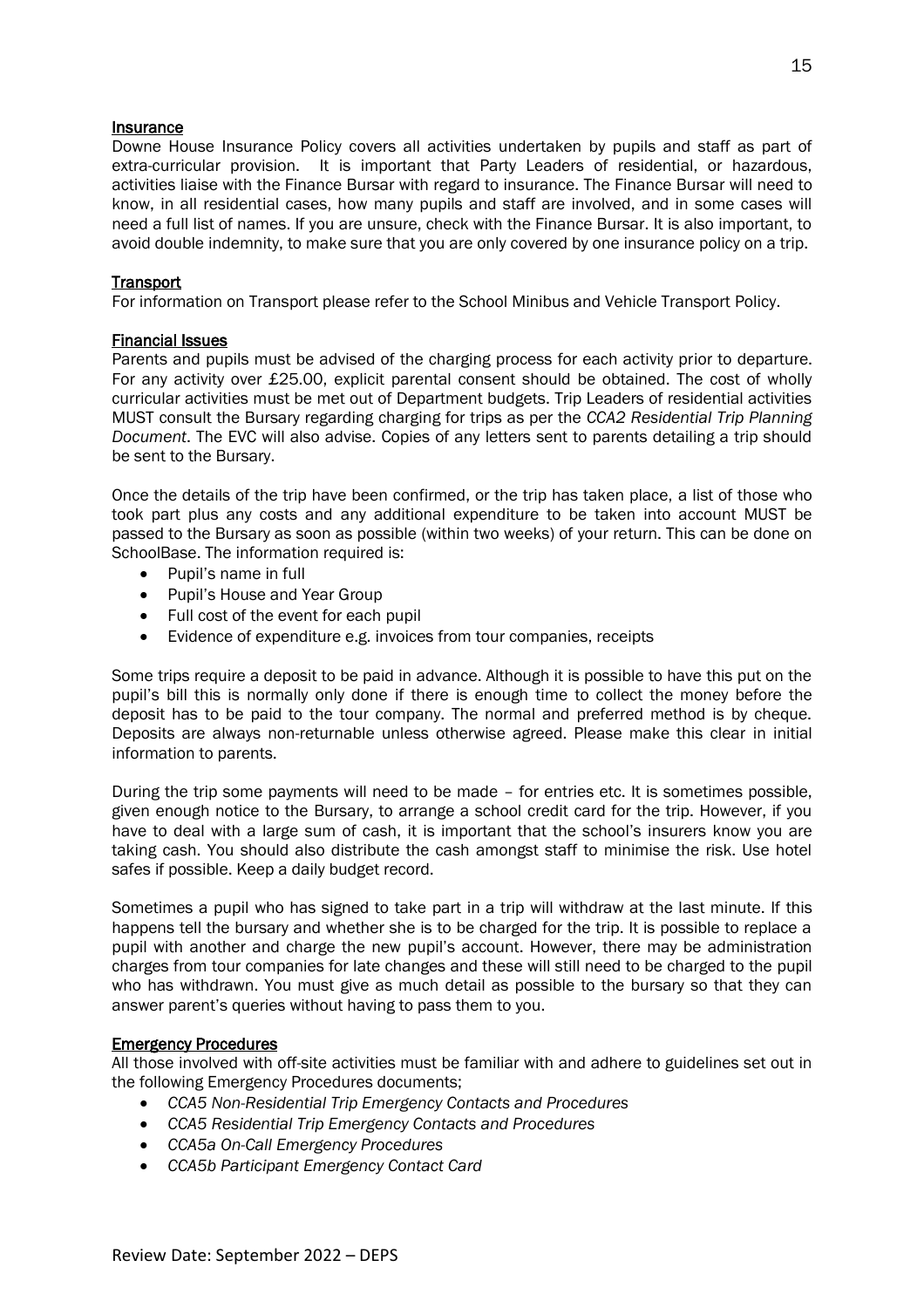#### **Preparing Pupils**

Pupils who are involved in a visit's planning and organisation, and who are well prepared, will make more informed decisions and will be less at risk. Providing information and guidance to pupils is an important part of preparing for a school visit. Pupils should clearly understand what is expected of them and what the visit will entail. Pupils must understand what standard of behaviour is expected of them and why rules must be followed. Pupils should be told about any potential dangers and how they should act to ensure their own safety and that of others.

#### Participation and Code of Conduct

The group leader should ensure that the pupils are capable of undertaking the proposed activity. Pupils should be encouraged to take on challenges but should not be coerced into activities which they have a genuine fear. Pupils whose behaviour is such that the group leader is concerned for their safety, or for that of others, should be withdrawn from the activity. On residential visits the group leader should consider whether such pupils should be sent home early/ repatriated. This decision must be made in unison with the Headmistress. The expected standard of behaviour and associated sanctions should be outlined in *CCA4 Residential Trip Code of Conduct and Consent* form. This form should be specifically updated for each trip and presented to the parents and participants during the initial planning stages of the trip. This should then be signed by both parents and trip participant.

#### Information to pupils

For all visits the Trip Leader should decide how information is provided, but any briefing must ensure that the pupils understand key safety information. Pupils should understand:

- The aims and objectives of the visit/activity
- The background information about the place to be visited
- How to avoid specific dangers and why they should follow rules
- Why safety precautions are in place
- What standard of behaviour is expected
- Appropriate and inappropriate personal and social conduct including sexual activity
- Who is responsible for the group
- What to do if approached by anyone from outside the group
- Rendezvous procedures
- What to do if separated from the group
- Emergency procedures

For residential visits, the group should be involved in all elements of planning and where appropriate they should be made familiar with/tasked to research the following key elements:

- Basic foreign words where appropriate
- Relevant foreign culture and customs
- What not bring back either within the UK or from abroad such as drugs, knives etc

For residential visits all group members should carry *CCA5b Participant Emergency Contact Card*s with contact details of accommodation and the Trip Leadership Team in case an individual becomes separated. This applies to exchange visits when pupils will also need to know about any ground rules agreed between group leader and host family.

For visits which involve Remote Supervision all group members should carry *CCA5b Participant Emergency Contact Card*s with School and Trip Leadership Team contact details as well as space for rendezvous points and timings.

If at any time there is a change in the planned schedule new activities should be assessed and pupils provided with the appropriate information. These changes to itinerary should be discussed with the EVC for Risk Assessment approval.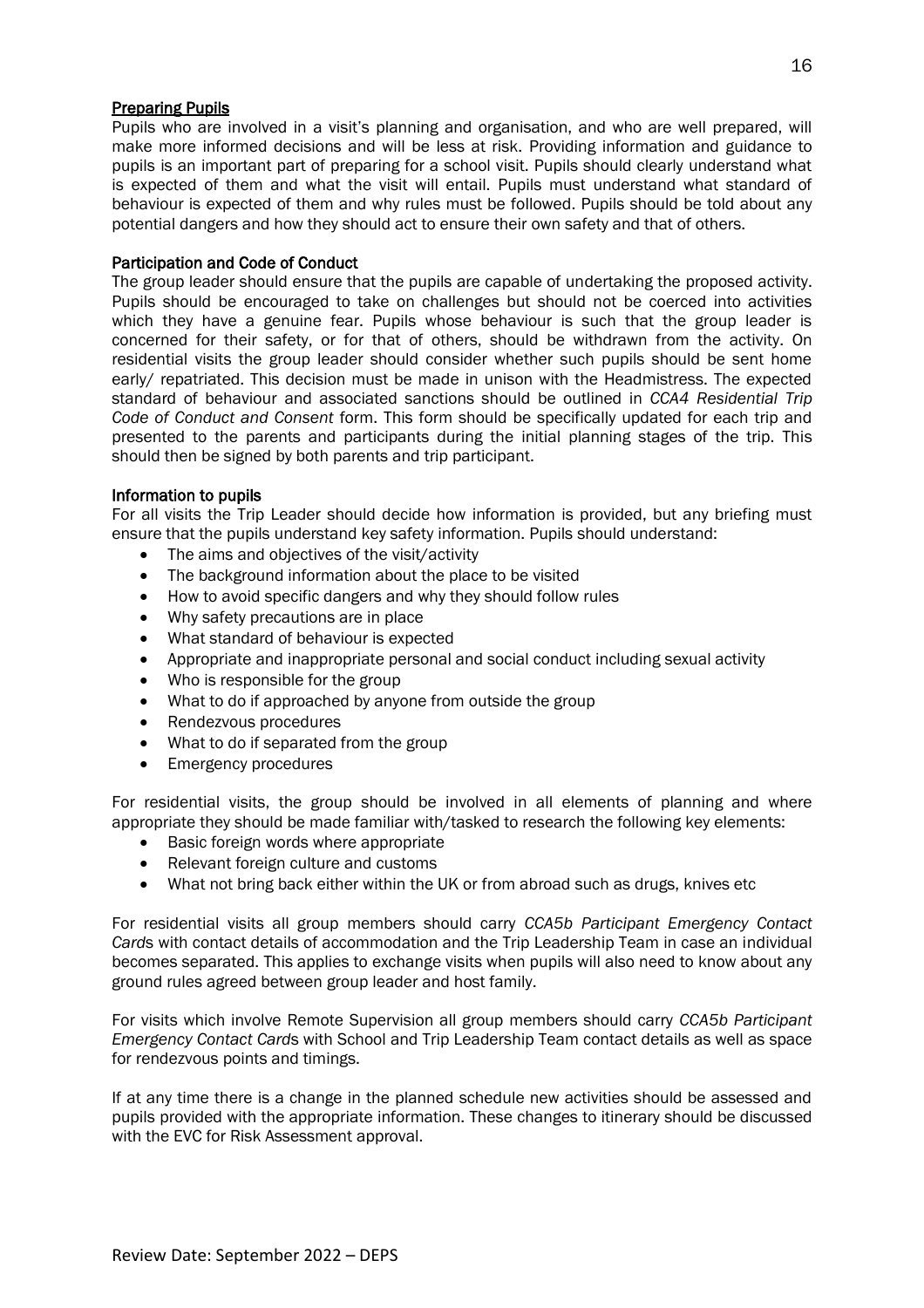#### Preparing pupils for remote supervision

During any time that remote supervision takes place the group leader must ensure that pupils are aware of the ground rules and are adequately to be on their own in a group. It is important that pupils understand and accept the ground rules. The size of each group should also be considered. As a minimum, pupils should have the following:

- *CCA5b Participant Emergency Contact Card*s including telephone numbers and emergency contacts if lost and knowledge of how to summon help. Do not merely rely upon storing the Trip Leader phone number into participant phones.
- Money
- Maps and plans and any other information for them to act effectively
- Knowledge of out of bounds areas or activities
- Downe House identity cards (or similar) and a rendezvous point

#### Equal Opportunities and pupils with special educational and medical needs

Every effort will be made to ensure that school journeys and activities are available and accessible to all who wish to participate. All young people should be encouraged to participate in as wide a range of activities as possible. If a trip is to cater for pupils with special needs, a suitable venue should be selected.

Special attention at the planning stage should be given to appropriate supervision ratios and what additional safety measures may be needed. Arrangements for taking medication, ensuring sufficient supplies and where resupply can be arranged if necessary for residential visits may be required.

The Trip Leader must ensure that they have an up to date Medical List (downloaded off SchoolBase) and that they have visited the Palmer Centre to obtain a First Aid Kit. It is at this point that any specific medical needs and associated, signs, symptoms and medication must be discussed with the Trip Leader. The trip Must Not go ahead unless the Trip Leader understands and is comfortable with the medical needs of all participants. The information required for this is as follows:

- Details of medical conditions
- Written details of any medication required (including instructions on dosage/times) and parental permission to administer; a parental permission if they pupil needs to administer their own medication or agreement for a volunteer teacher to administer
- Information on any allergies/phobias
- Information on any special dietary requirements
- Information on any toileting difficulties, equipment or aide to daily living
- Special transport needs for pupils who need help with mobility

If teachers are concerned about whether they can provide for a pupil's safety or the safety of other pupils on a trip because of a medical condition, they should seek further advice from the Medical Centre. The group leader should check that the insurance policy covers staff and pupils with pre-existing medical needs.

Enquiries should be made at an early stage about access and facilities for securing wheelchairs on transport and at residential centres etc. If ramps are not going to be available in certain places, the organiser may wish to arrange to take portable ramps with them. The group leader should at an early stage assess whether manual handling skills will be needed and, if so whether training should be sought. All teachers supervising the visit should be given the opportunity to talk through any concerns they may have about their ability to support the child. Extra help should be requested if necessary.

Immediately prior to departure the Trip Leader must ensure that all participants have their prescribed medication with them, such as Epipens, asthma inhalers and suitable medication and monitoring equipment for diabetes. It is also the responsibility of the Trip Leader to alert the Trip Leadership Team to any specific medical needs of the participants and staff.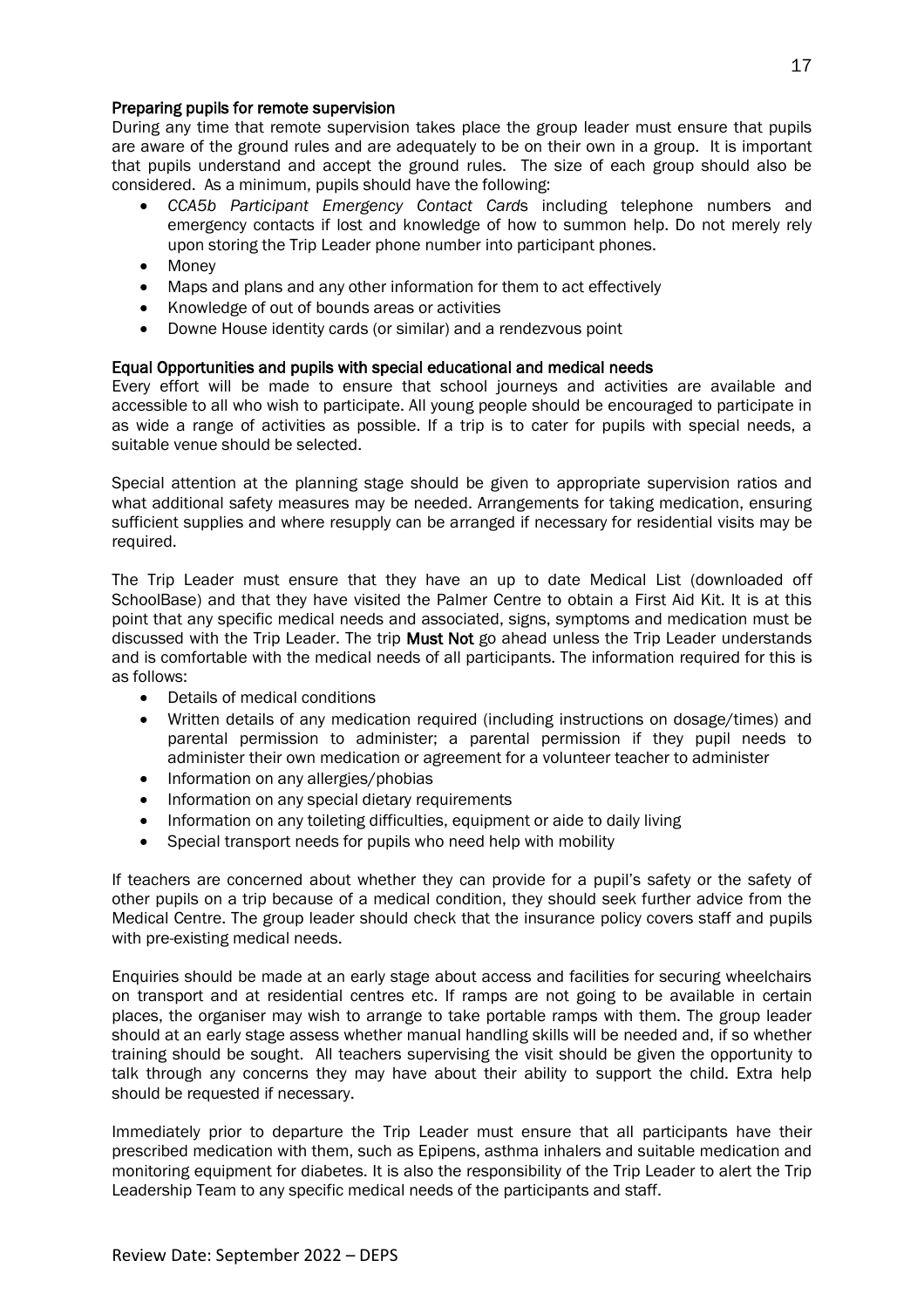#### Appendix B - Risk Management (Contingency Planning)

#### What is Risk Management?

Risk Assessment is a fundamental part of the Risk Management Plan, designed to ensure the safe and effective completion of any trip or activity. This Risk Management includes ensuring that there is provision of transport, shelter and sustenance where needed, as well as a suitable backup plan. Risk Assessment, making up only part of this plan, is essentially a two stage process:

- Identifying all reasonably foreseeable hazards
	- o The issue or cause for concern; this is only relevant if the issue has a potential to cause harm (the definition of hazard) and is likely to happen to the participants on this trip (the definition of risk).
	- $\circ$  Only hazards that are above and beyond the normal risk exposure of everyday life should be included in Risk Assessments of Risk Management Plans. A certain level of common sense must be applied.
- Identifying the control measures
	- o This should include those currently in place
	- o Document any further control measures required

All activities MUST have a completed Risk Assessment, and this should be in line with the schools Risk Assessment policy and usage. Risk Assessment Templates can be found: [https://businesssafe.peninsula-online.com](https://businesssafe.peninsula-online.com/)

The *CCA3 Residential Trip Risk Assessments* form should be used for all residential trips. Nonresidential trip Risk Assessments are to be completed through the Business safe online portal [https://businesssafe.peninsula-online.comwithin](https://businesssafe.peninsula-online.comwithin/)

Any activity that takes place without a completed and signed Risk Assessment is uninsurable.

The initial planning documents CCA 1-8 should be discussed with the EVC before presentation to the Headmistress. It is the EVC's responsibility to provide guidance where requested and assist in the planning of all offsite visits. This is most pertinent with Risk Management Planning and completion of the Risk Assessment.

Remember:

- You cannot and should not eliminate all risk
- Prepare for and bring risk to an acceptable reasonable level through appropriate control measures and educated, professional judgment
- Manage risk to the best of your ability, if you cannot manage the risk, avoid it
- There will always be accidents

Risk Management is:

- A living dynamic process that involves the whole group, Participants and the Trip Leadership Team – not a piece of paper to be filed away
- A careful examination of what, in the course of events, could cause harm to people
- An aim to reduce the likelihood of participants becoming ill or injured

Pupils could be involved in Risk Management because it is

- An important educative process
- Part of safe education
- Leading to their support for your decision on site
- An essential part of their outdoor education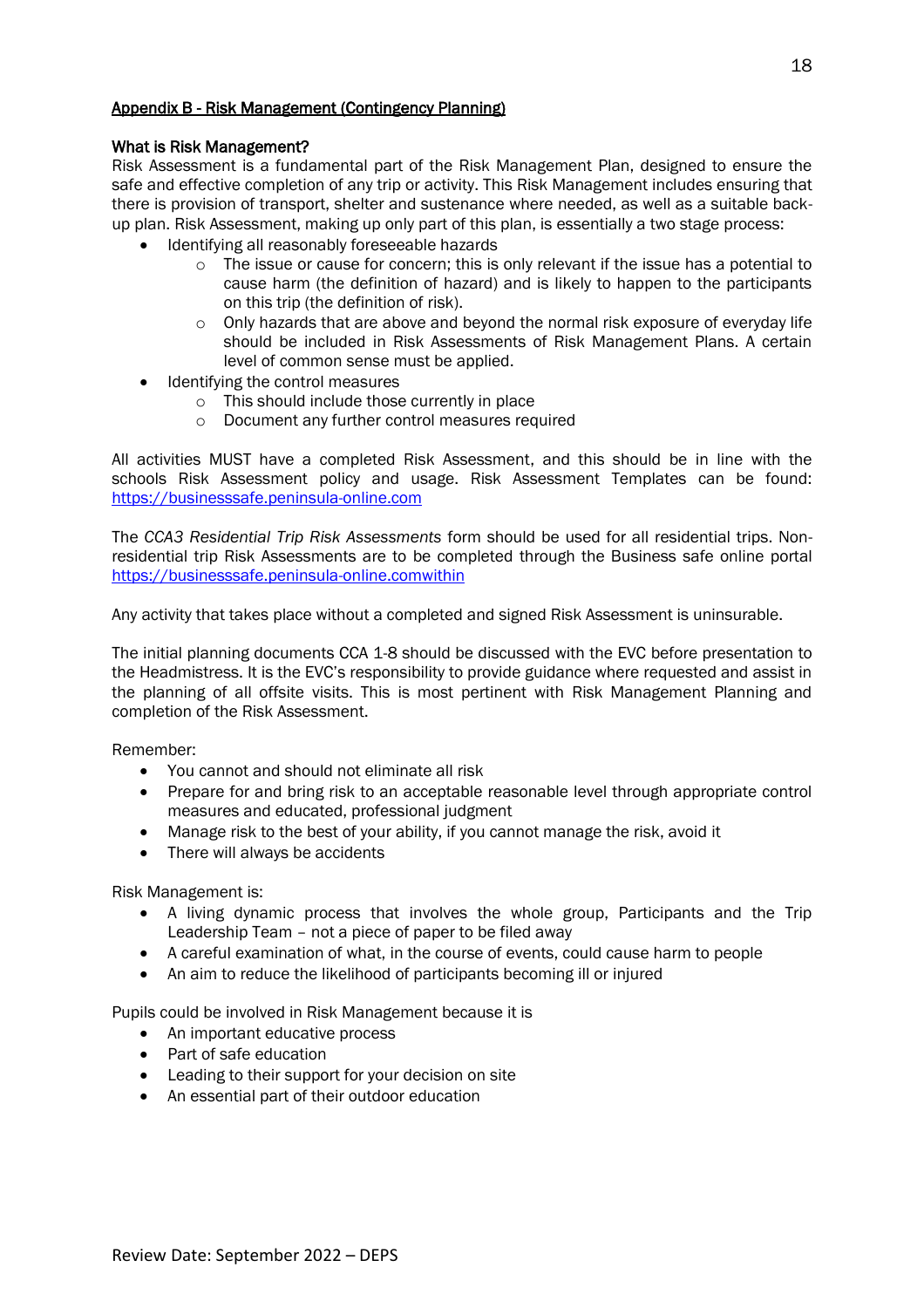#### Three types of Risk Assessment

Generic

• Often applies to an activity whenever and wherever it takes place

#### Visits/event specific

- Will differ from place to place and group to group but can be modification of general template
- Prepared by school staff and include activity hazards, pupil behaviour hazards, group Management/supervision
- Can say in Risk Management we rely on the institution's own Risk Managements and systems e.g. coaches, reputable tour companies/organisations

#### Dynamic

- Dynamic Risk assessments are carried out on the ground during the trip. This includes judgements and decisions made during the trip. Any changes to the itinerary or new hazards identified must be recorded retrospectively, after the specific event or during the trip and highlighted during the evaluation/ wash-up process after visits. For Residential visits this should be recorded on the *CCA8 Residential Trip Wash-up* form.
- For residential trips it is good practice to have briefings each day to take stock and assess the circumstances for the next day and to spend time explaining arrangements to the group. This is a key part of ensuring the Physical, Social and Emotional Welfare of the Participants. This briefing should include;
	- o How is everyone
		- Highs & Lows, how they felt about these experiences
		- Any medical issues, monitor food consumption as well as toilet habits
		- All medication up to date, including Anti-Malarial Prophylactics

#### o Check the local weather forecast

- To inform decisions on appropriate clothing
- To be aware of whether water activities might be in areas prone to flash floods, high winds etc.
- To be aware of whether trekking or climbing at altitude might be subject to dramatic changes of weather; potential for fallen trees, avalanches etc.

#### o Seek local knowledge of potential hazards

- Tides
- Rivers/streams prone to sudden increases in flow
- Difficult terrain
- Crossing points for road, rail or water
- Unstable cliffs

#### Plan B

A robust 'Plan B' is essential for all visits, this could simply be to return to School but for residential visits this is a less desirable first option. Good forward planning will always include alternative plans in case the itinerary needs to be changed. This is considered good practice for the following reasons:

- A flexible itinerary can allow activities from later in the visit to be substituted for earlier activities if those prevented by unexpected circumstances
- Trip Leaders faced with potential difficulties will feel more confident to change the itinerary if a pre-assessed alternative is available

Remember:

- Regardless of whether alternatives have been pre-assessed, always take time to reassess risks if the itinerary changes.
- On arrival at an alternative site or activity that has not previously been risk assessed with the EVC, the Trip Leader should, where possible, carry out a dynamic Risk Assessment to the best of their ability and contact the EVC to discuss the proposed activity and associated risk assessment before allowing the pupils to disembark from the transport or engage in the activity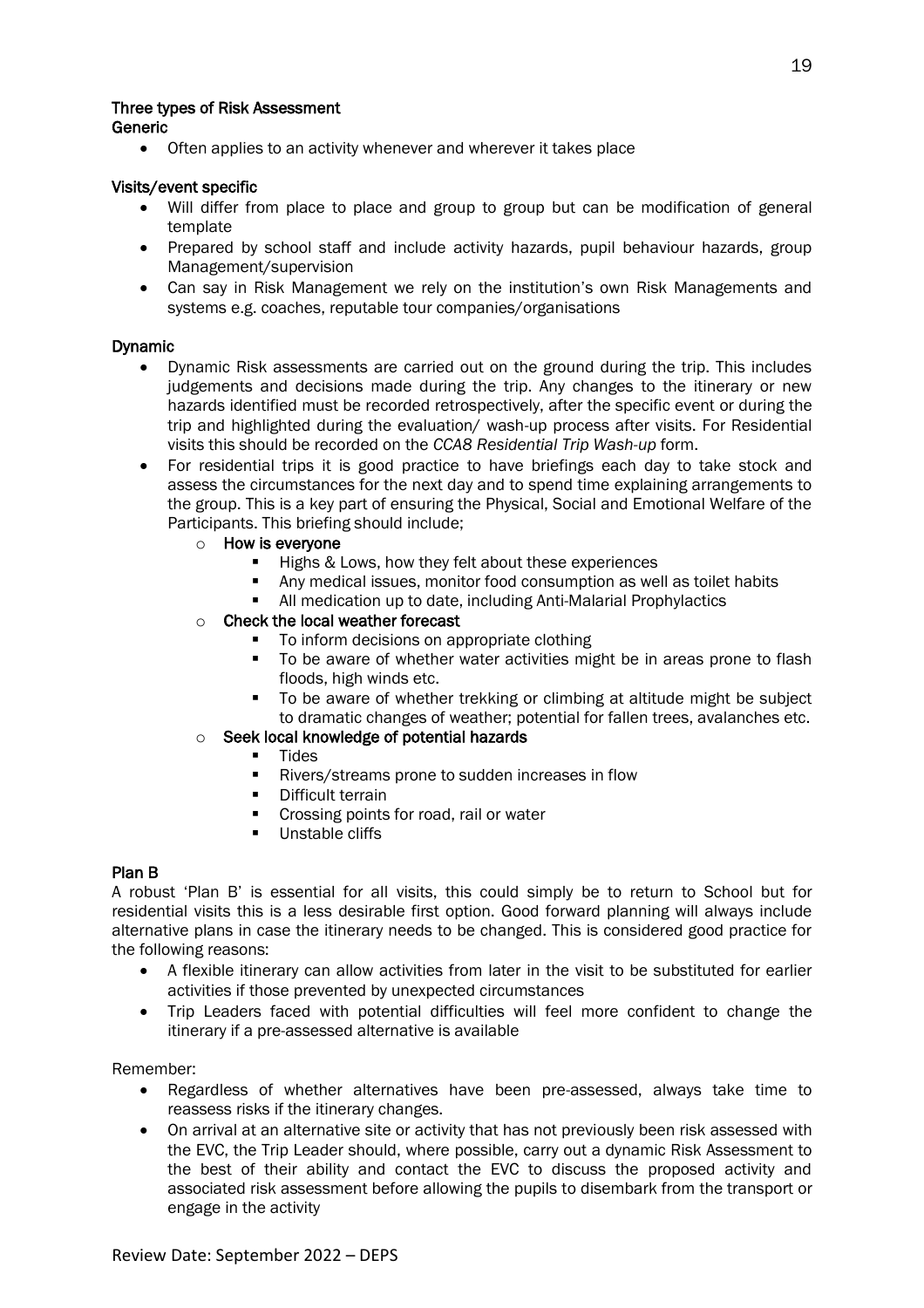• An unknown location might involve hazards not covered in the original Risk Assessment

#### Examples of things to consider during Risk Management Planning

- Is there adequate supervision?
- Are there regular head counts?
- Have you sufficient money for emergencies?
- Has all documentation been prepared and checked?
- Is the system for communication adequate?
- Do all staff and pupils know what to do in an emergency?
- Are there sound procedures for coping with a 'lost' pupil (or staff)?
- Have you considered 'What if …….?'
- For residential trips, have you hard and electronic copies of all documentation, including passports, visas?
- Are there clear parameters for when activities cannot take place? Especially hazardous activities?
- Are you having regular meetings with staff and pupils during the day for review and planning/preparation?
- Are you ready to 'expect the unexpected'?

#### Hazardous Activities

Most activities within the realm of off-site activities contain an element of danger and hazard. The Risk Management process should address these issues. However, some activities contain a greater element of hazard and risk than others.

For the purpose of obtaining approval for an off-site activity, the list below (which is not a definitive list as there may be another activity not identified below that would be added to the list) will be regarded as hazardous activities. In all cases you must refer to the BAPA guidelines and the West Berks Manual guidelines on hazardous activities.

| <b>Land Pursuits</b>     |                     | <b>Water Pursuits</b> | <b>Air Pursuits</b> |
|--------------------------|---------------------|-----------------------|---------------------|
| Angling/Fishing          | <b>High Ropes</b>   | Angling/Fishing       | <b>Ballooning</b>   |
| Archery                  | Initiative courses  | <b>Canal Boating</b>  | <b>Flying</b>       |
| Air Rifle Shooting       | Low ropes           | Canoeing              | Gliding             |
| Archery                  | Judo/ Karate etc    | Coasteering           | Hang-Gliding        |
| <b>Bungee Jumping</b>    | Karting             | Power Boating         | Parachuting         |
| Camping                  | <b>Motor Sports</b> | Rafting (White Water) | Paragliding         |
| Caving/Potholing         | Mountaineering      | Rowing                | Parascending        |
| Climbing (artificial and | Orienteering        | Sailing               |                     |
| rock)                    |                     |                       |                     |
| Cycling                  | Shooting            | Sub aqua and          |                     |
|                          |                     | snorkelling           |                     |
| Expeditions              | <b>Skiing</b>       | Surfing               |                     |
| Fencing                  | Trampolining        | Swimming              |                     |
| <b>Fell Walking</b>      | <b>Trekking</b>     | <b>Water Skiing</b>   |                     |
| Horse Riding/Pony        |                     | Windsurfing           |                     |
| Trekking                 |                     |                       |                     |